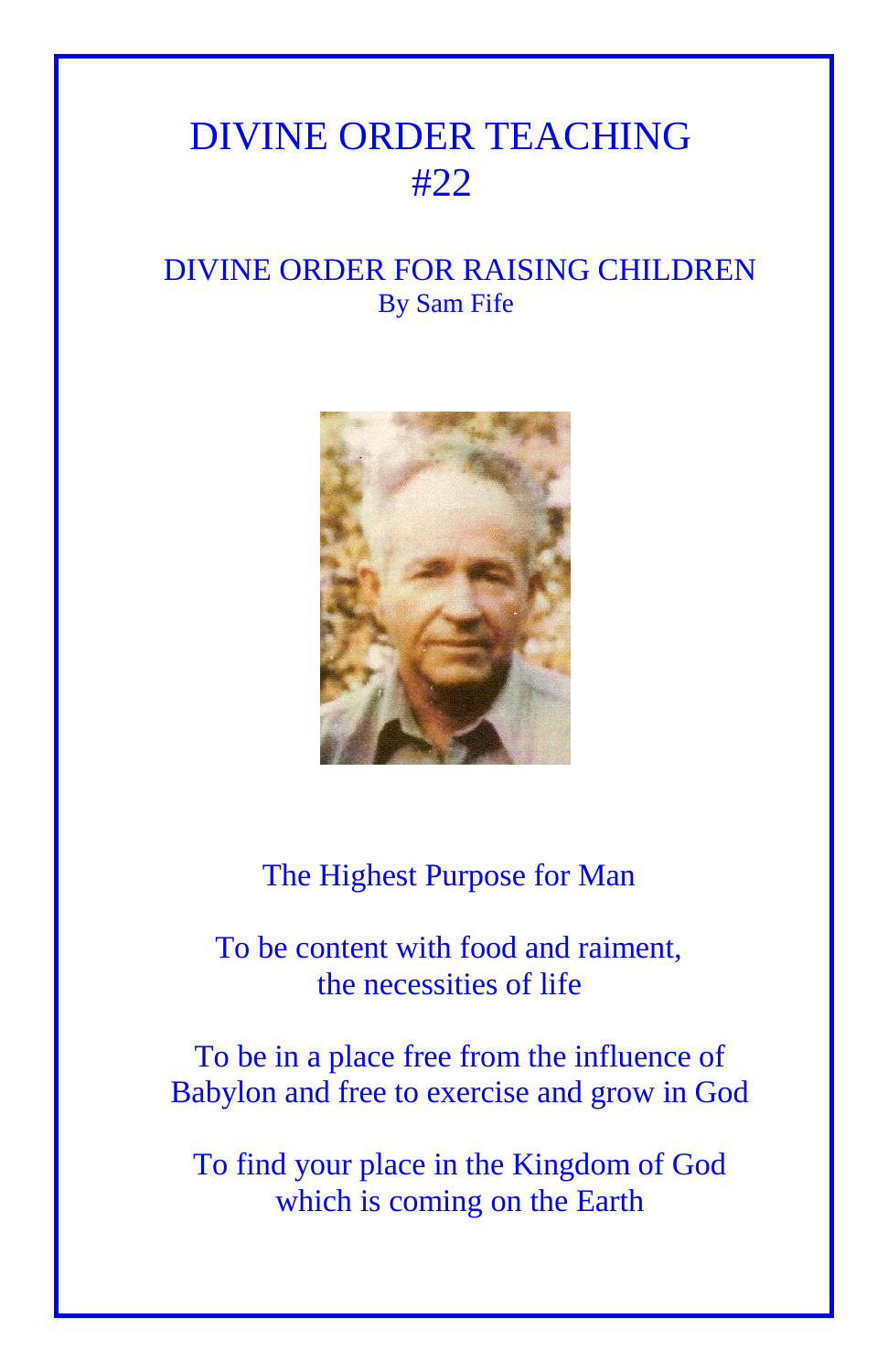## DIVINE ORDER FOR RAISING CHILDREN MAINE CONVENTION 1970

 For eight years I have been sharing privately with parents across the country, God's Divine Order for raising their children, from the Word of God. This will be the first time that I have ever preached or taught on it publicly in any public meeting. In my travels I have seen such a great need, particularly in these last few years, for the revelation from God's Word of God's Divine Order for raising children. The last couple of months, God has been burdening my heart heavily to take time to make a tape on this subject and make it available to God's people. I am glad the anointing is here, the Spirit has brought the time and the hour, and now we can make the tape. If you want to know how to raise your children, you must get that understanding from the source of all knowledge; from the Spirit of God and the Word of God.

We know that most parents in the world today and most parents in the church today and most parents in the move of God today are a failure in this area up to now. All you have to do is look at the children of the parents of the world, and look on the world scene, the hippy scene and the drug scene. My God, I saw a poor couple in a Life magazine standing beside their young stalwart boy in a photograph that was taken with his hair down to here, looking more like a girl than a boy, with these little dohicki graduation caps on top of his head. I saw that poor mother and father standing beside him with a forced smile on their lips, bravely trying to face the world, trying desperately not to face the fact that they had been a failure as parents.

The story was one of all the graduation exercises that the colleges this year had had. One showed a picture of a mother and father standing beside their boy, knowing nothing about what was in his heart, not understanding him, no real communication or union with him, broken over his long hair, his attitude, not understanding it, but with a forced smile on their faces. "We don't understand what's going on,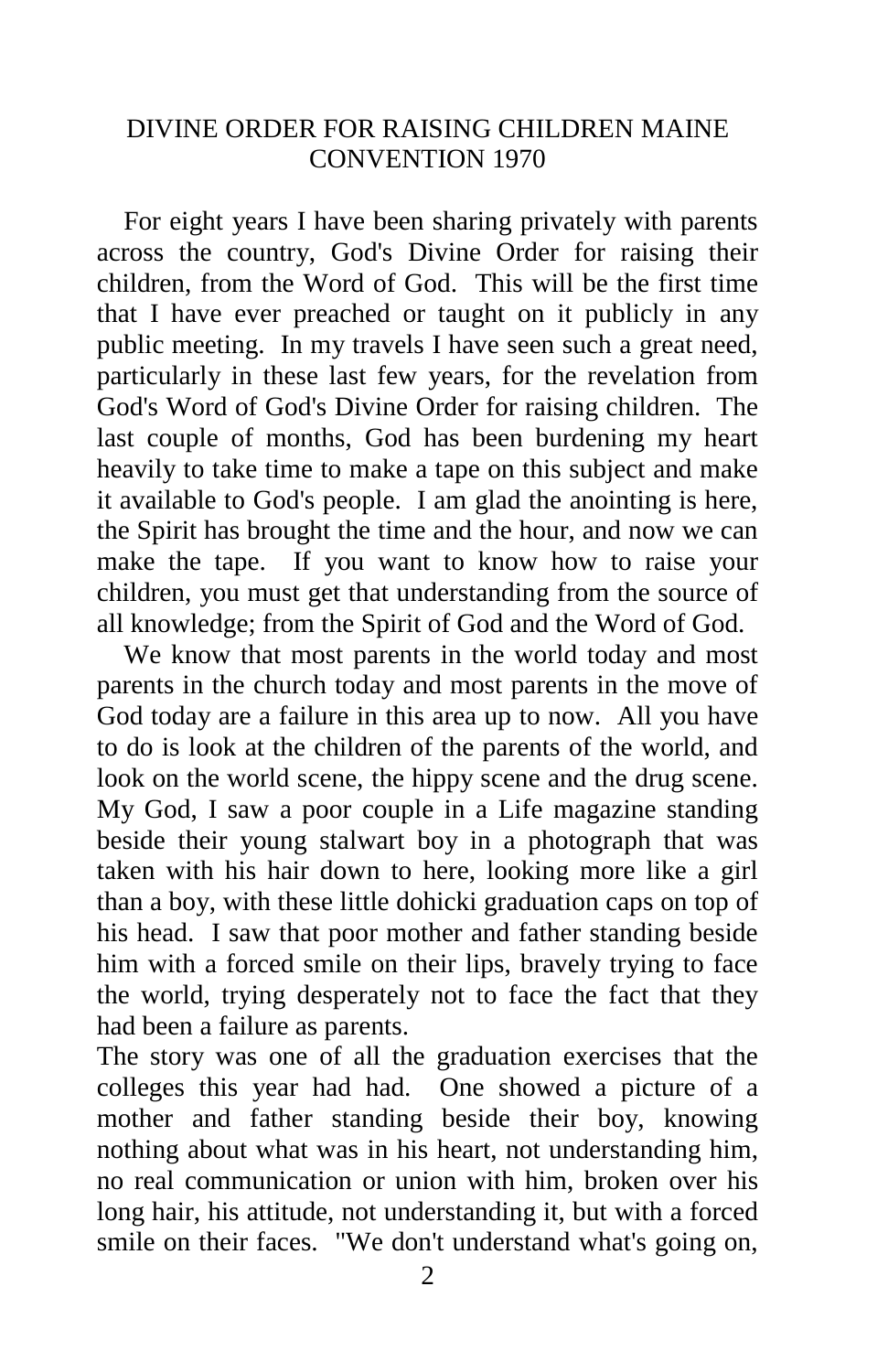where he is, or where he's going, but he's our boy and we are going to stand here beside him." Then it had stories of how at a certain college, all the seats in the auditorium where they were supposed to have graduation exercises were empty. Maybe 10 or 12 people were there. Then it showed a picture of all the young people who were supposed to be graduating, sitting out on the lawn with their long hair and their kookie looking clothes on and so forth, listening to a rock and roll jazz session and they were having their graduation exercises that way. And so on and on it went, We don't need any further illustrations of the truth that all the world today are failures as parents.

 Because this thing is going on in the church, because I have more ministries sons and daughters brought to me to cast demons out of them; homosexual demons, demons of insanity; as I cross the country, we don't have to give illustrations to know that 99% of the parents in the church are failures in this area. In the move of God, the parents are a little more fortunate than that. Many are able to keep a little communication with their children, still have their authority over them, particularly if they are young, and yet even in the move of God, I'm thinking of at least two of the most well known ministries across the country, one of the greatest healing ministries of our time, whose son has just come back up off the dope and hippy route and all that, by the grace of God and much tearing of his father's heart and another whose two sons are still down the road. And certainly therefore, it is the Spirit of God that is dealing with us in this area this morning.

 I am going to make a statement, like most of the statements I make in these last days, not all of them, but I'm going to make it "Thus sayeth the Lord." The statement is: "Only the spiritual fathers, who are moving and walking in the anointing of the Spirit of God today, know how to raise children." If it doesn't get through to you and you don't clearly understand it, just seek God on it, and I will explain it to you. The reason I say that is because only Father God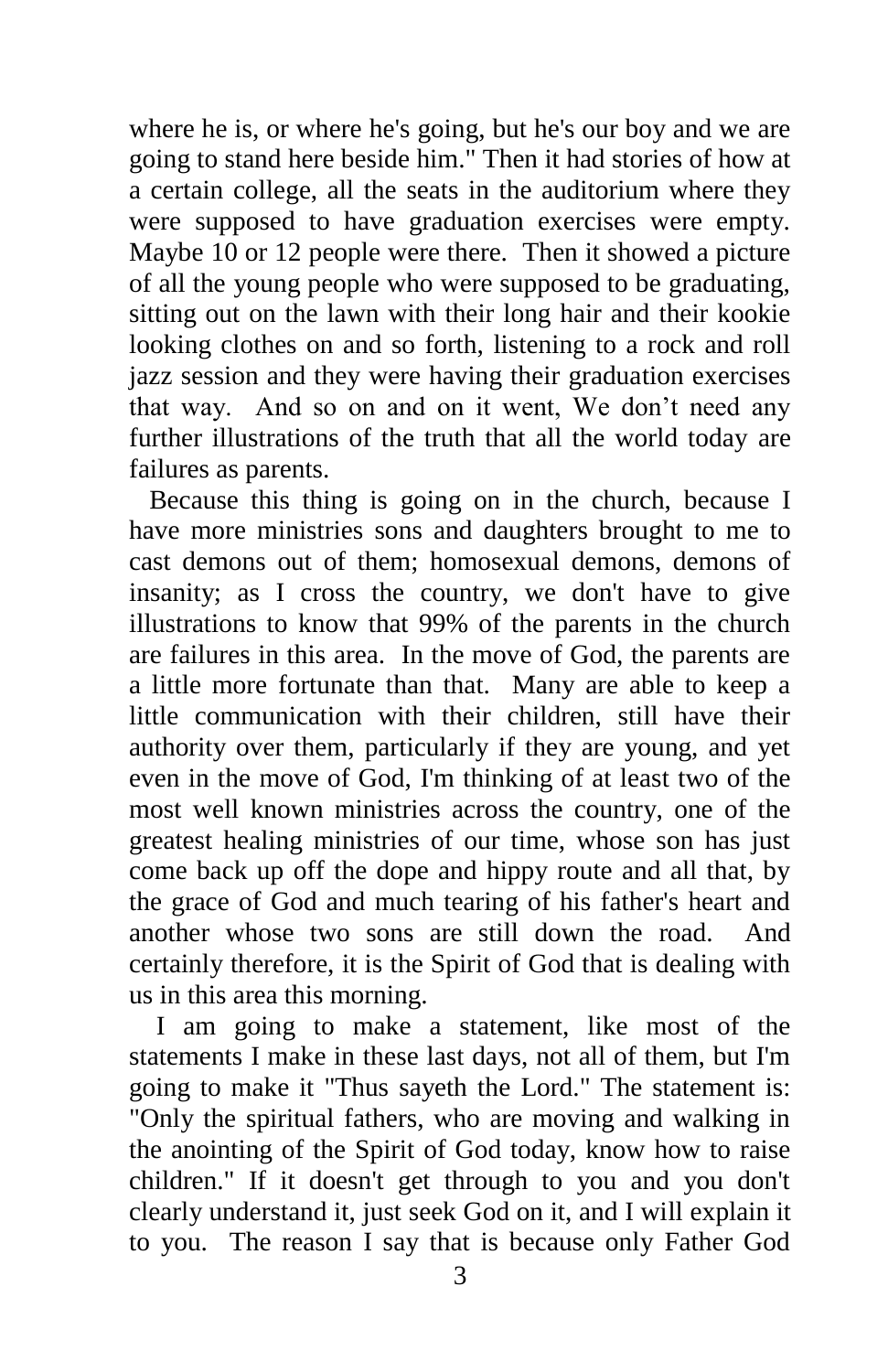knows how to raise children. And those spiritual fathers who are walking and moving in the anointing of the Spirit of God today, because the anointing they are in is not them, but Father God, only they know how to raise children. They know, not because they are anybody, but because they have been brought to the point where they have become fathers in the Spirit, because they have the heart of Father God beating in them.

 There are different levels of growth in the family of God. The old apostle John, who had a father's heart and could move with his spiritual children on any level they were at, and understand them everyone, from the babes in the Lord to those who were coming into fatherhood themselves. John wrote to the church, to all churches, and said, "I write to you little children because your sins are forgiven you, I write unto you young men because you are strong and have overcome the wicked one, but I write unto you fathers because you have known Him Who is from the beginning." You, when you were in your own carnality interpreted those scriptures carnally and you assumed that he was writing and talking to natural children, natural young men, and natural fathers that belong to the church or went to churches. Someday all of God's children are going to wake up and grow up and know that every word in every epistle of those apostolic fathers was never to natural wives, natural fathers, natural husbands, natural young men, natural children; but it was written to the church by men who moved and lived and walked and had their being in the Spirit. Therefore always they were writing and speaking in the Spirit.

To the church and inside the family of God they were writing and speaking to the spiritual fathers, the spiritual wife, the spiritual young men, spiritual husbands, and spiritual children.

 Now only can John's word to those three levels be understood when it is understood in that context. And so he said, "I write unto you little children because your sins are forgiven you." The old spiritual father, the old apostle, could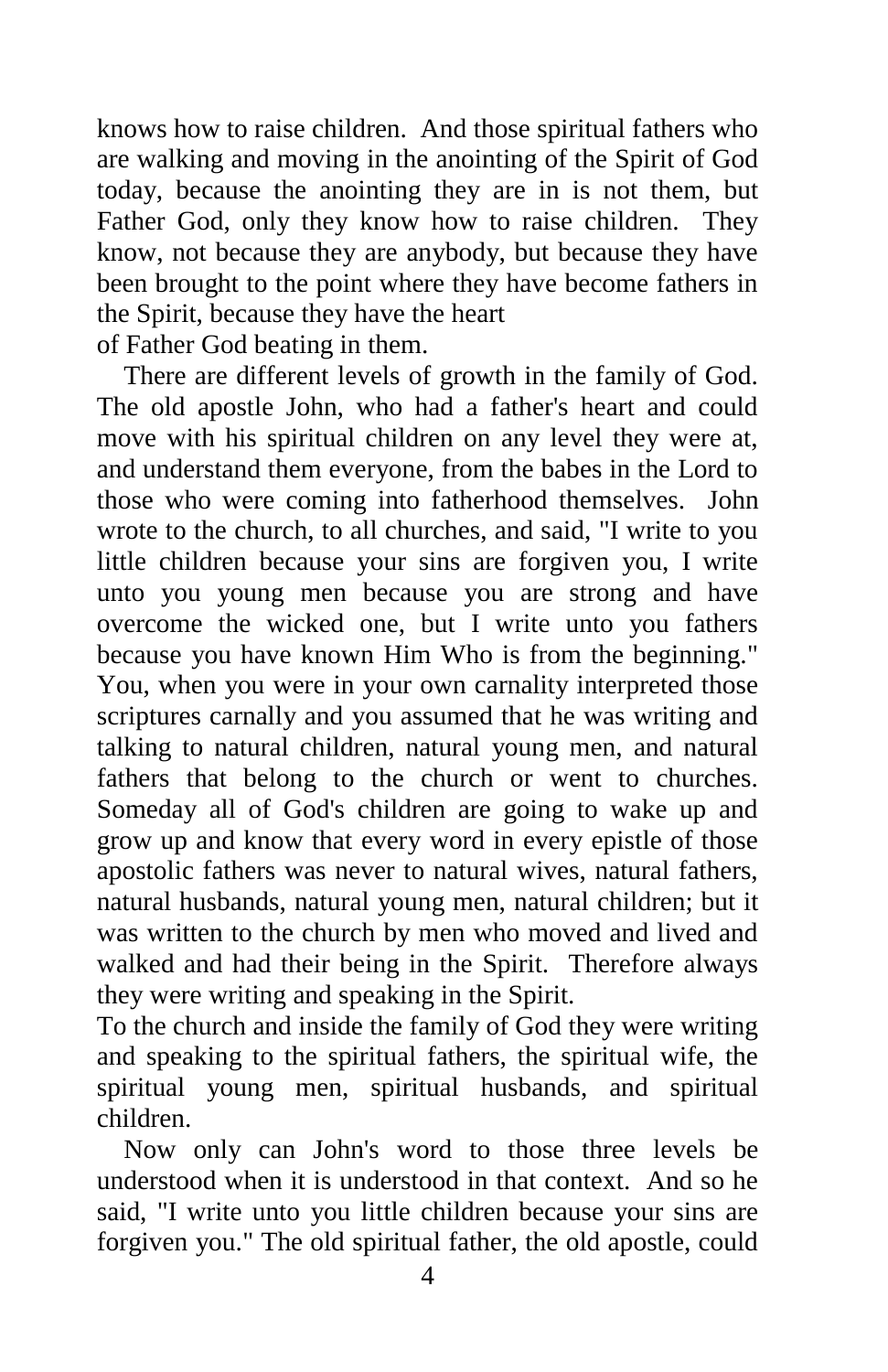meet his little children on that level. He knew that that was their rejoicing, that that was all they had to rejoice over, because they were just babes in the Lord, they had just been saved, they only had the salvation experience, the salvation truth. That is all they had to rejoice over. They'd stand up in the church and say, "I thank the Lord my soul is saved and I rejoice that my sins are forgiven." The spiritual father, who could communicate with his children on any level said, "Oh, I rejoice with you little children that your sins are forgiven, and I write unto you because your sins are forgiven."

 Then he said, "I write unto you young men because you are strong and overcome the wicked one." There in the church there were some young men in the Spirit who had grown up in the Spirit past the children stage and had gotten the baptism of the Spirit and the gifts of the Spirit had come forth in them and they could speak in tongues and prophesy. Their spiritual muscles had begun to swell and they had discovered that they could cast out devils and overcome the wicked one and they had come forth in some deliverance ministry and went moving about in deliverance ministry and their rejoicing was that they had become strong and could overcome the wicked one. And we have those in the church of Jesus Christ today also, and that is their rejoicing. My, that the spiritual muscles have begun to swell and they have discovered that they have the power to cast out devils, lay hands on the sick sometimes and get them healed, prophesy beautifully under the anointing of the Spirit, comfort and exhort others and that is their life. They are rejoicing that they have become strong and have overcome the wicked one. And that old father in the Spirit, so tradition says, when he became so old in his physical being that he could no longer walk again, could hardly speak, after many trials and tests on the isle of Patmos, had to be carried down to the church. His last words to his children were," Little children, love one another, little children, love one another." And that old father who could communicate with his children on any level said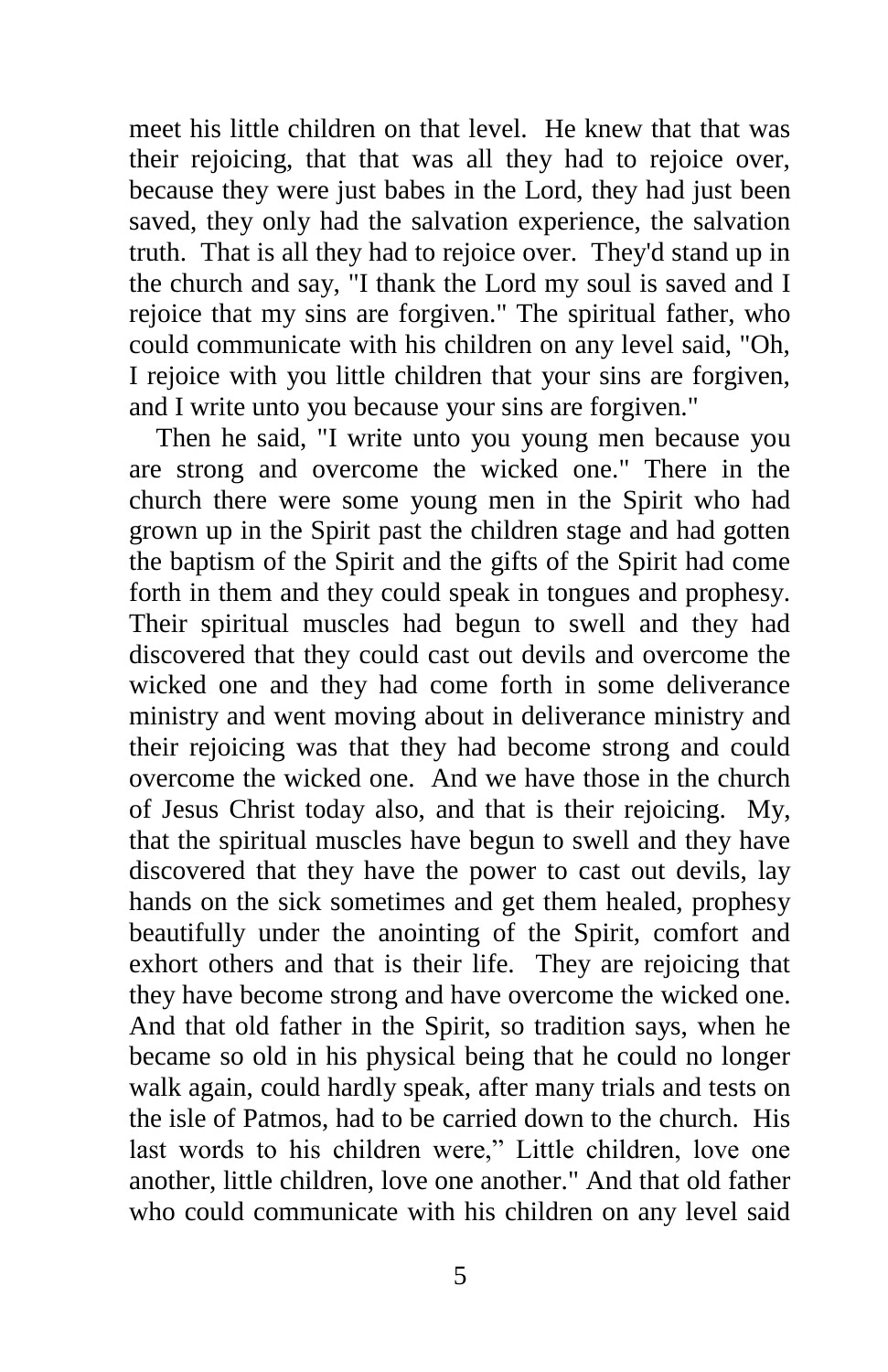to his young men, "I rejoice that you are strong and can overcome the wicked one."

 But then he said, "I write unto you fathers, whom God is going to hold accountable for the whole family of God." I write unto you because you have known Him. Because you have come into a union, because the Eternal Father has brought you into the depths of His plans and purposes. Because you have come into a union with the Eternal Father; such a union that his own heart is beating through you. And I write unto you because you really understand me. You know Him. You know Him so well that His heart is beating through you. Then he went on in the rest of his epistle to share with them who alone would one day understand his father's heart and the mysteries of life.

 It is good to be children in the Lord, rejoicing over sins forgiven. It is good to be young men that have grown strong and have overcome the wicked one. Some of us have walked that way for years.

But again I say that only spiritual fathers who have known Him Who is from the beginning, know how to raise children. I know whereof I speak, because the evidence that they do is that God Almighty Himself entrusts, through their union with Him, the raising of His own children.

 The first thing you need to know as parents is that you are no longer called to just raise your children naturally and to prepare them for the natural life; it is in this area that most parents have failed their children. They have prepared them just to face natural life. Send them to school, send them to college, send them to get a career. They spend practically all their time, all their labor, preparing them to have a better life than they themselves had. "I want my kids to have it better than I had." And so much so that they sold the child himself the idea that that is all he needs to be prepared for and that idea is what the child grows up with. The fulfillment of the natural letter is always directly contrary to the Spirit. If you as parents in the move of God are going to raise your children right, from here on out you are going to have to go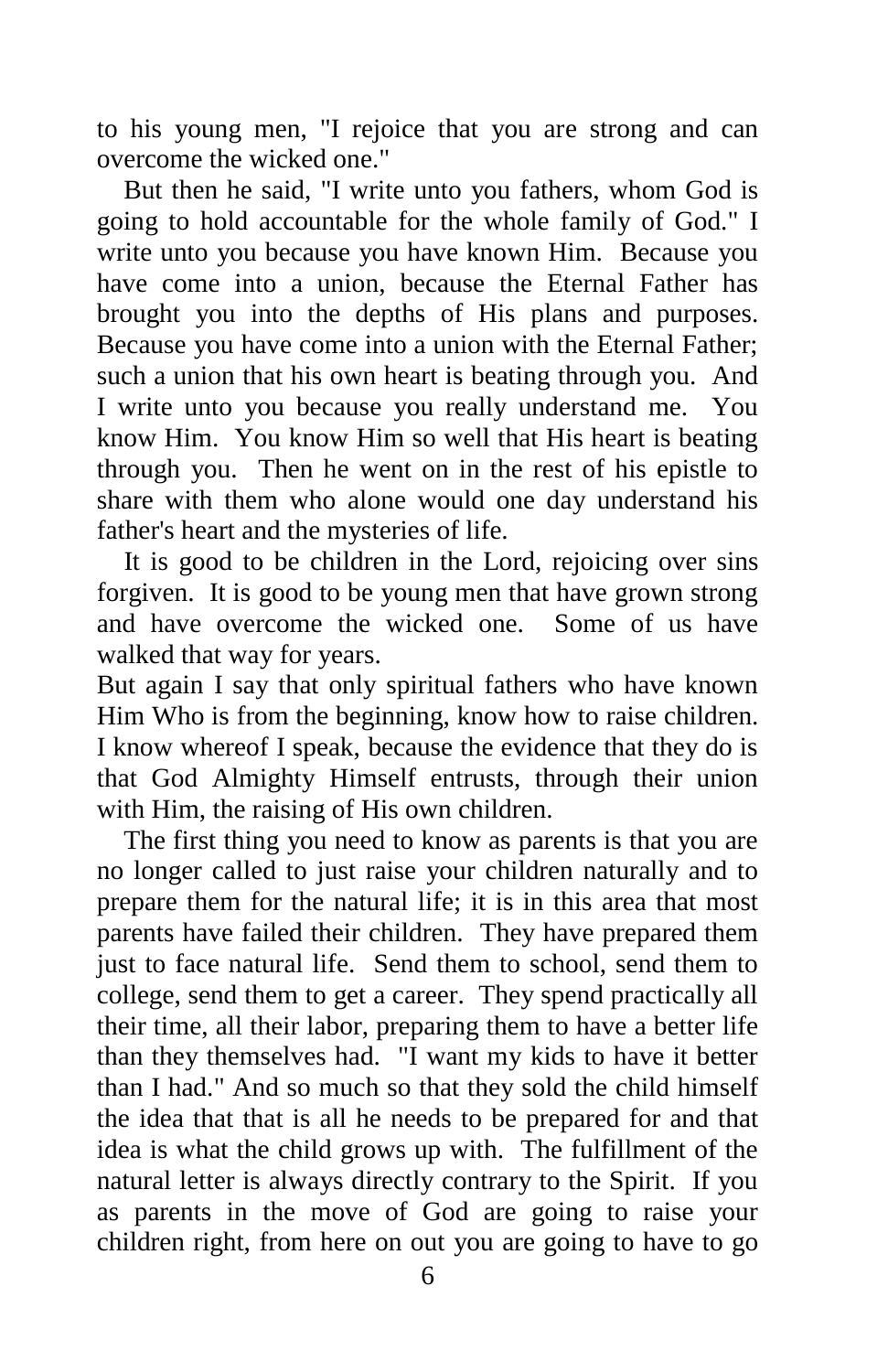directly against that, contrary to it. Not only not spending your effort, time, money, preparing them to have better than you had in the natural, but try your best to teach them that they're a fool and you're a fool also if they spend any of their time preparing for a natural career, getting themselves a degree. They better spend 99% of their time, at least, preparing for a life that has nothing to do with this natural life. God has brought human history to the point where the people of God will soon no longer prepare themselves for a career in the natural, and to have it better than their parents had it in the natural because God will have allowed human history to come to the point where the way is completely cut off for the people of God to have a career in the natural, in the Babylonish system. Five years from now, nobody who names the name of Jesus will be able to work at a career in the Babylonish system, which covers the whole world outside of the body of Christ. You better get the leadership of the Spirit of God to prepare them, prepare their future to learn how to walk and how to live in the Spirit of God, so that the Spirit of God can lead them through that hour, through those means that God will have in that hour for preserving His people, when there is no longer an open door in the Babylonish system of this natural world for the people of God.

The second thing that you need to learn, and the most important principle you need to learn as far as raising your children is concerned, if you would bring them into life, is this: that your battle is not going to be FOR your children, your battle is going to be WITH your children. And that's where 99% of the parents in the world, the church, and the move of God miss it. They very foolishly, if they do any fighting at all, for their child's life, that he might have life, they want to spend all their time fighting FOR their child instead of fighting - and I use the term fighting because it is a warfare, a daily warfare - instead of fighting WITH your child. The enemy that you have to defeat to preserve your child's life is not OUTSIDE your child, he is IN your child.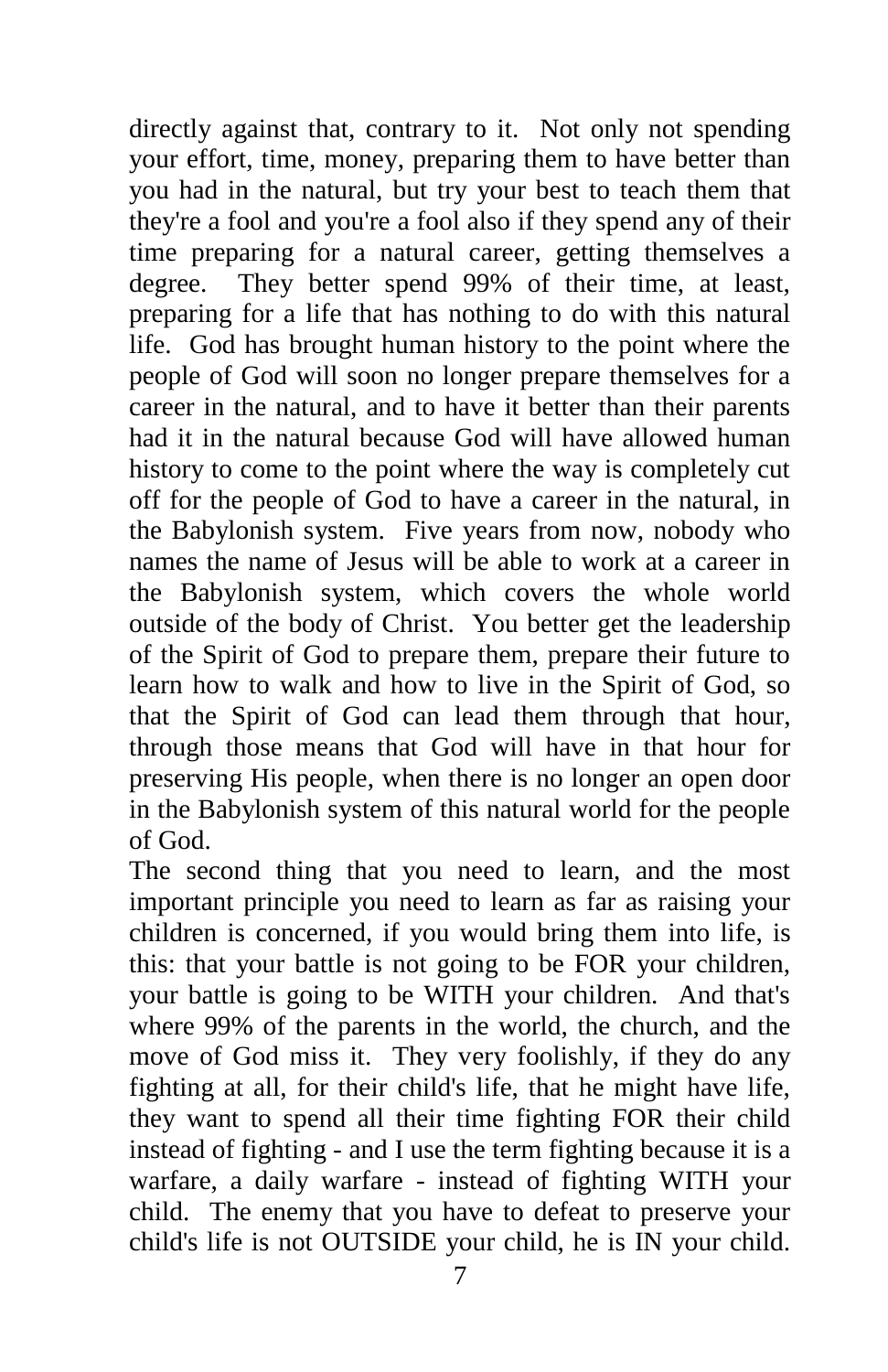It's that OLD ADAM NATURE that your child is born with that is going to raise up against you, his parent, and against God, his Eternal Parent that's in you, and resist you every step of the way, as he's been resisting his Eternal Father God, from the beginning.

 I have a mother who has lived out her life only for her boys. She had four of them. When somebody ever came against her boys, in any way whatsoever, she was like an old tiger that would come roaring out of the cave if anybody dares to touch one of her cubs. And I've seen her weep and I've seen her work. She had eight children and although my father was perfectly capable of making a living for them all, he and my mother had an arrangement in their marriage which I determined long ago when I was a child that I would not have in mine. He had his bank account and she had hers, he had his money and she had hers and because he was pretty tight with his, she not only raised eight kids but she worked out almost every day during the time she was raising those eight kids so she could have her own money to spend. And that thing was an abomination to me even when I was a child. That is why ever since my own wife and I got married whatever paycheck I got from my business or my job or from the Lord, I brought it home and handed it to her. Now when I need a dollar I go to her and say, "Honey, give me a dollar." And it is a liberation, men. She writes all the checks, pays all the bills, everything. I don't have to worry about it. All I have to do is trust God and when I need a dollar all I have to do is go say, "Honey, give me a dollar." Those foolish husbands who keep their clammy hands on everything when they have a good wife that would use wisdom, they are missing something. My mother worked hard every day and she worked for her boys and for her girls and no matter what her boys did, they were her boys and they were always right. If anybody came around and told her about what her boys were doing or not doing, no matter how true it was, they were up against a stone wall. Her boys were right, every time and it almost sent my soul down to the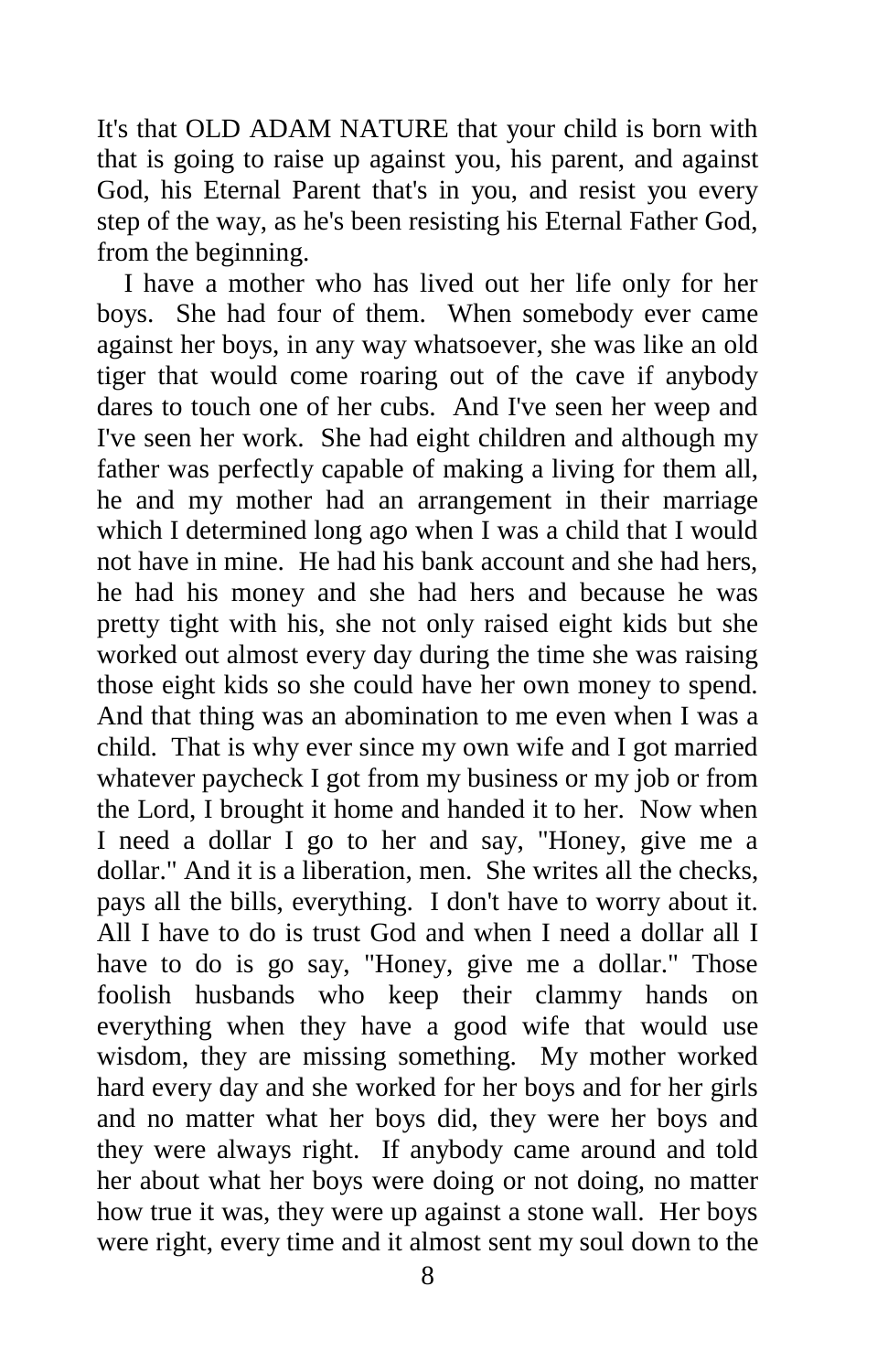pits of Hell. That is the only part that I don't appreciate about my mother today. She still is like that. The Word of God through me has been able to deliver her from many things but it hasn't been able to deliver her from that. From the looks of things, I don't suppose it ever will in this life.

 So learn that well, parents. Your enemy that you have to fight for your children, to preserve their life, is not OUTSIDE your children, it is IN your children. You do not have to fight the world for them. You fight that enemy that is inside of them and conquer him and they will conquer the world for themselves, through the anointing of God. It is a daffy, incessant battle. It is not something that you can win by taking him to some preacher to lay hands on him. It's not a battle you can win by just praying for them. I run into parents that think that suddenly, because they have the revelation that it's demons and devils that tempt their child into doing what he does, that they can throw away the old razor strap now, and toss the paddle out the door, and now when their child becomes a little demon himself, all they have to do is go and pray for Jesus to go chase all the demons away for them. And they bring them to me all the time trying to get me to deliver them with the laying on of hands, what they should be delivering them from with the razor strap. Now there is a word in the Bible that says, "He that hateth his child spareth the rod." The Spirit of God isn't going to deliver your child from all the demons that tempt him and overcome him and cause him to do what he does, by just your praying against the demons, He'll deliver them by leading you by His Spirit to fulfill the Word of God and move in God's Divine Order and revelation for you and how you can deal with the nature in that child that leaves him open to the temptation of those demons. And that Divine Order revelation is: He that spareth the rod, hateth his child. You can pray and pray and pray for your child for God to deliver him from all the demons tempting him to do this and that and if you pray in faith, all the demons that are working on him will go away, but they will come back again in five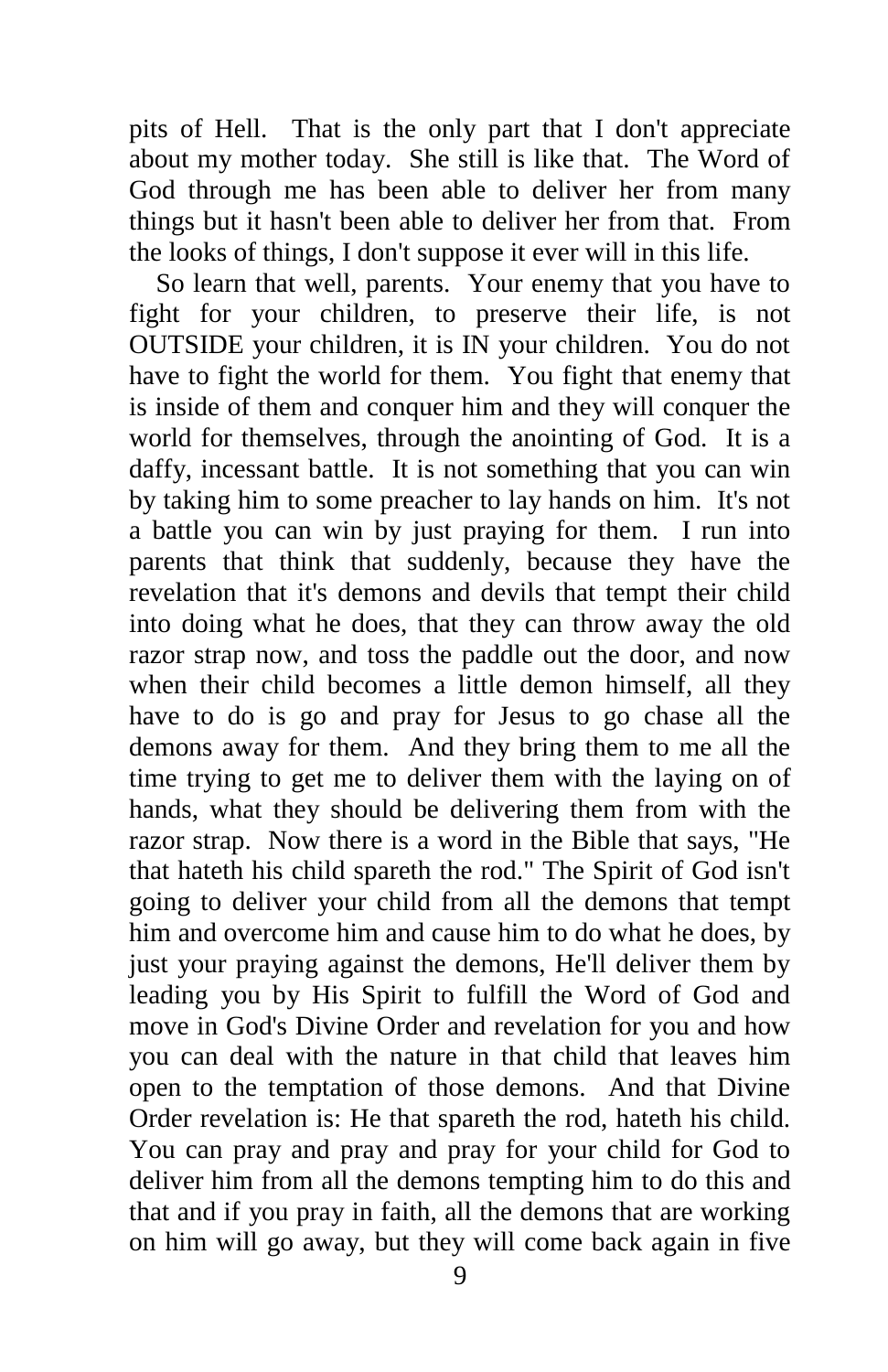minutes. Whatever demons that have gotten into him will go out if you pray in faith, and they will come back in again 30 minutes later, because you have just dealt with the spirit itself.

You haven't done a thing about what was in the child's nature which leaves him open for the demons to come inside or to tempt him from the outside. That is why I see parents who go this route, who have now discovered that it is not their child's fault that he does those things. That old dirty devil tempted him to do it. Or those old dirty demons are making him do it, and they pray and pray and pray, "Jesus, drive those old dirty demons away from my child," and they bring him to a deliverance ministry to get them to deliver him from them and so forth. They never lay the belt on them, they never lay the paddle on their children, they never deal with that which is in his nature which causes him to have not the slightest concern about what the demons do to him. They have no desire to resist them whatsoever and leave him completely open to the demons all the time. Prayer can drive the demons away from him for 5 minutes but only the Divine Order plan for dealing with that nature that's within him which can respond to the temptation of the demons will save him, deliver him from that nature that in itself is rebellious even against you, his father and mother and against God, his Eternal Father and Mother, even if there weren't any demons. The fallen nature, the old Adam nature, nature that is the very same kind of nature the demons have.

 The demons can't make him any worse than he is, they can only help him be a little worse than he is. The demons can't make him any more rebellious than he is. They can only strengthen that rebellious nature he already has; rebellious against you and against God, from the day he was born. Desiring to be the only one in the whole wide world. Moving in his individualism, not recognizing that he is born a part of a unit, a family whole, and he is not the whole family, he's not the cock of the walk. Oh, how many parents help him to enlarge that idea; from the time he is 3 days old,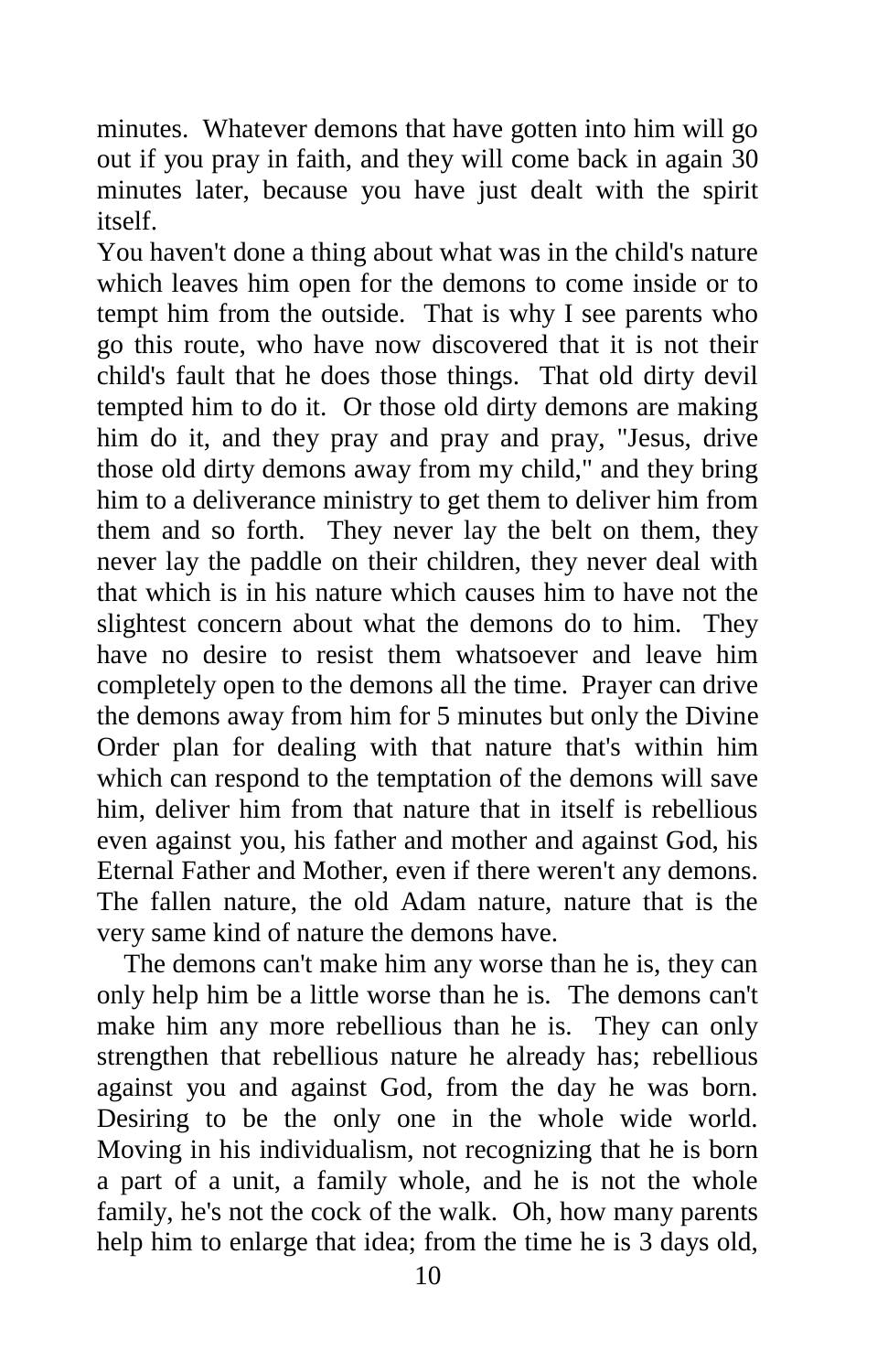he's the cock of the walk. Instead of starting when he's 3 days old breaking him loose from that idea. He's born selfish, he's born screaming out, he's born caring less that he can wake up mother 14 times during the night with his screaming and hollering whether he really needs anything or not. And how many parents I know across the world who need to be taught this.

 This is the category that thousands and thousands of parents, particularly spiritual parents are walking in. I'm gonna fight FOR my child not fight WITH him. You'll never save him that way. The anointing of the Spirit of God is given to you not to fight for your child, but to fight WITH THAT WHICH IS IN HIM. How do I know? Because God showed me a long time ago that that's the only way I'm ever going to deliver my spiritual children in my ministry to them. Not by fighting for them, but fighting with them. In my ministry of the Word of God, to grow up my spiritual children that God has ordained to bring into my own ministry, the one thing that God has shown me is that I don't have to fight the world for them, I have to fight with them. When I say fight, I'm always speaking in the Spirit, not the carnal fighting of this world, but warring in the Spirit. The world could care less about my ministry, the world could care less about what I'm doing. The world isn't trying to persecute me yet. It hasn't been for years. The world isn't resisting the Word I preach, they don't even know I'm preaching. They're going on in their games out there, they don't even know I'm in this barn today. There is something in my spiritual children that resists the anointing that's in me. I have to be stronger in the Spirit that's in me than they are in the spirit that is sometimes working in them, in order to deliver them. I have to be stronger in the nature I'm moving in than they are in the nature they are sometimes moving in, to deliver them.

 So get that principle settled in your heart and this is where 99% of the parents, the world, the church, I don't know if the percentage is quite so great in the move of God, but a great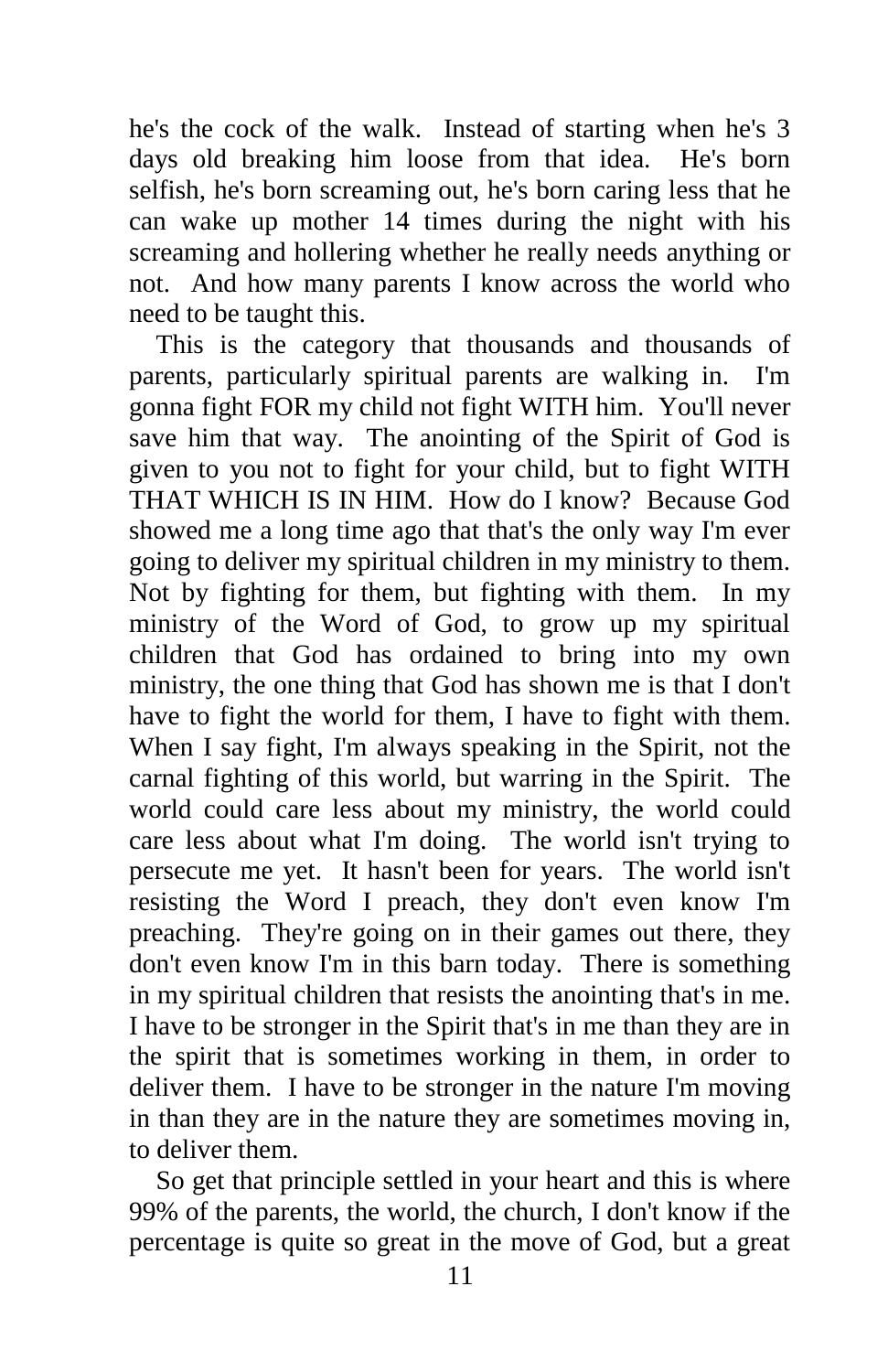percentage in the move of God are failures. They don't have what it takes to DAILY, CONSISTENTLY, HOURLY, fight the battle WITH their children. The kids whip them but forty ways from Sunday, every time they turn around. They don't have what it takes to stand in that they proclaim to their child. They say, "If you don't stop doing this, I'm going to do that," and they say it forty times in one day. And the kid knows they are lying in their teeth, he's already discovered they aren't going to do it. So he doesn't pay the slightest bit of attention cause he's got discernment too, and the spirit that's leading him has discernment and he discerns that that weakness is there and he just lets them go on and play their little game and does what he wants to anyway. Because it's too much of a bother to them to daily fight that battle with what is in their child. They'd rather be off in a meeting somewhere hearing some preacher preaching and shouting glory to God or be out getting some souls saved or something like that. That's more fun. That's more glory than the day by day struggling it out to save that child from what's in his own being. To deal not with the spirits alone that are tempting him. Fine, if he's so bound, if he's babbling like an idiot, or if he's so bound up that he can't resist the spirits that are tempting him, then cast them out. Pray for him, cast them out, they'll go if you speak the word of faith; but as soon as you get the last one out, if you don't then start dealing with that which is in his nature so that one day he can resist himself, instead of you resisting them for him. So that one day he will have the incentive, the desire, the purpose to resist them himself, to overcome them himself, instead of you resisting them for him. They'll be back in 30 minutes, later he'll be doing the same things, and you'll have not done anything at all, just start the process over again. You'll be like one of the preachers who has a church and thinks he's supposed to deliver his own spiritual children from all the spirits of lust, jealousy, and everything. He always gets them in the chair, clamps hands on them, praying for the same Christians, and he'll deliver them from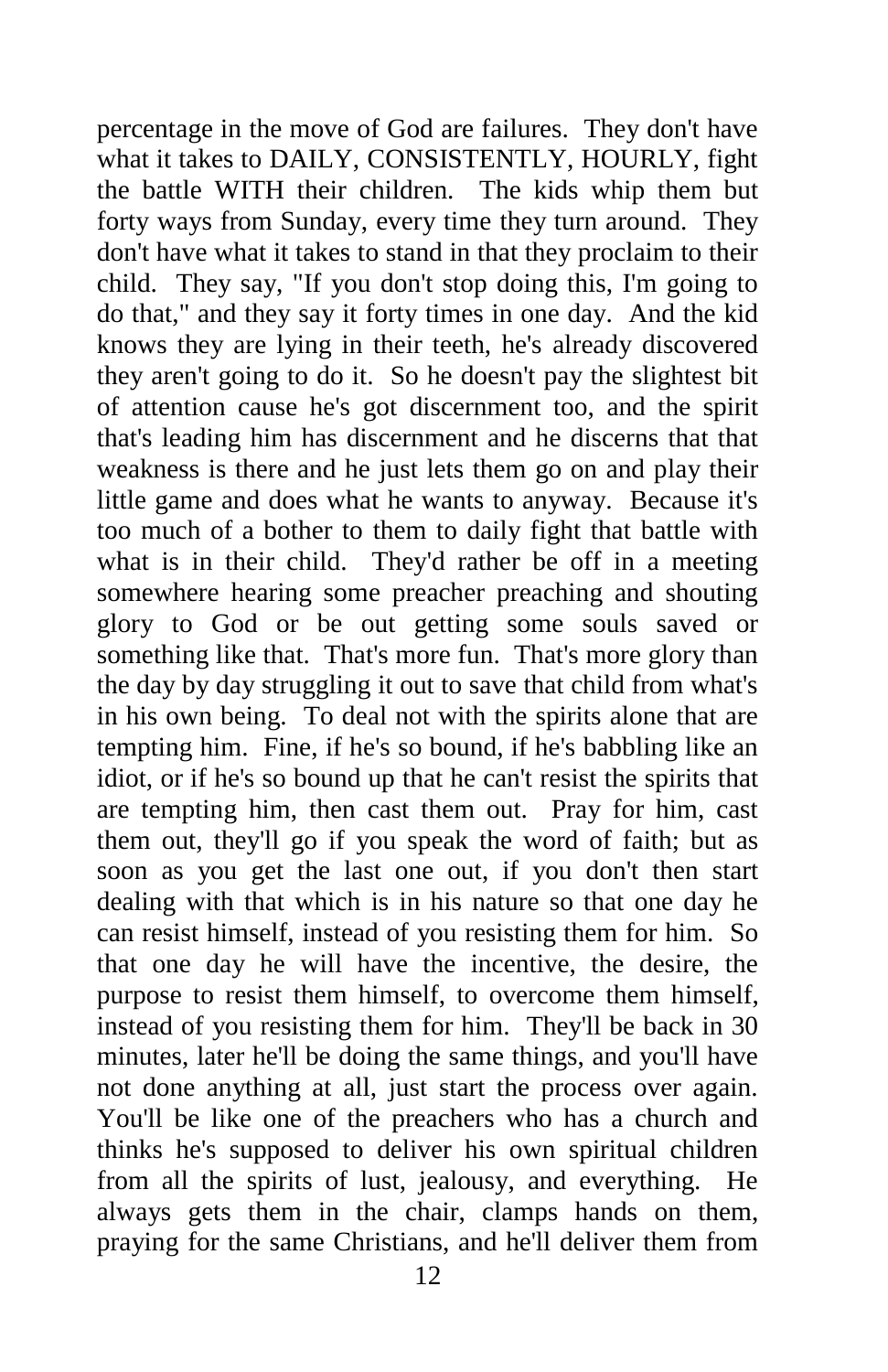the same demons month after month and so forth. How much of that is going on! People sitting one another in chairs and clamping hands on their head, and get out you dirty devil and delivering their fellow Christians from demons over and over again, week after week and they all end up with the idea that nobody is supposed to resist the devil. When you see something working in you, you are to just jump in the chair and get all the rest of the body to resist him for you.

 Now, God has a Divine plan for your dealings with your children, with what is in their nature, that can grow him up to the point where his nature has been so changed and the true nature of Christ made so strong in him that he himself can overcome the flesh, the world, and the devil, which are the outside enemies. And then you will have preserved your child's life. And it is that Divine Order Plan I want to share with you this morning.

 The first step is to realize that just as Jesus is the Pattern Son, God is the Pattern Father, and therefore if you as parents want to know how you should raise your children, go back to the Word of God and let the Spirit of God show you the Divine Order Pattern by which the Pattern Father has been raising His children. Because the life that you are called to raise your children to is the same life that the Pattern Father is purposed to raise His children to. That Divine Plan begins at Mt. Sinai, not at Mt. Zion. God didn't start dealing with His children at Mt. Zion. He started dealing with them at Mt. Sinai. Mt. Zion is the mount we have come to, the temple of the Lord on Mount Zion. The grace of God and the Revelation that we'll come to under the covenant of grace. That is all in Heb. 12. Paul says we haven't come to Mt. Sinai the mount that old Israel came to that was billowing with black smoke and fire, and couldn't be touched, and the voice of hard commandments; a voice so hard that they that heard it couldn't stand it. But you have come to Mt. Zion in this New Testament age. Mt. Zion was the hill in Jerusalem, not a mount way back in Egypt. This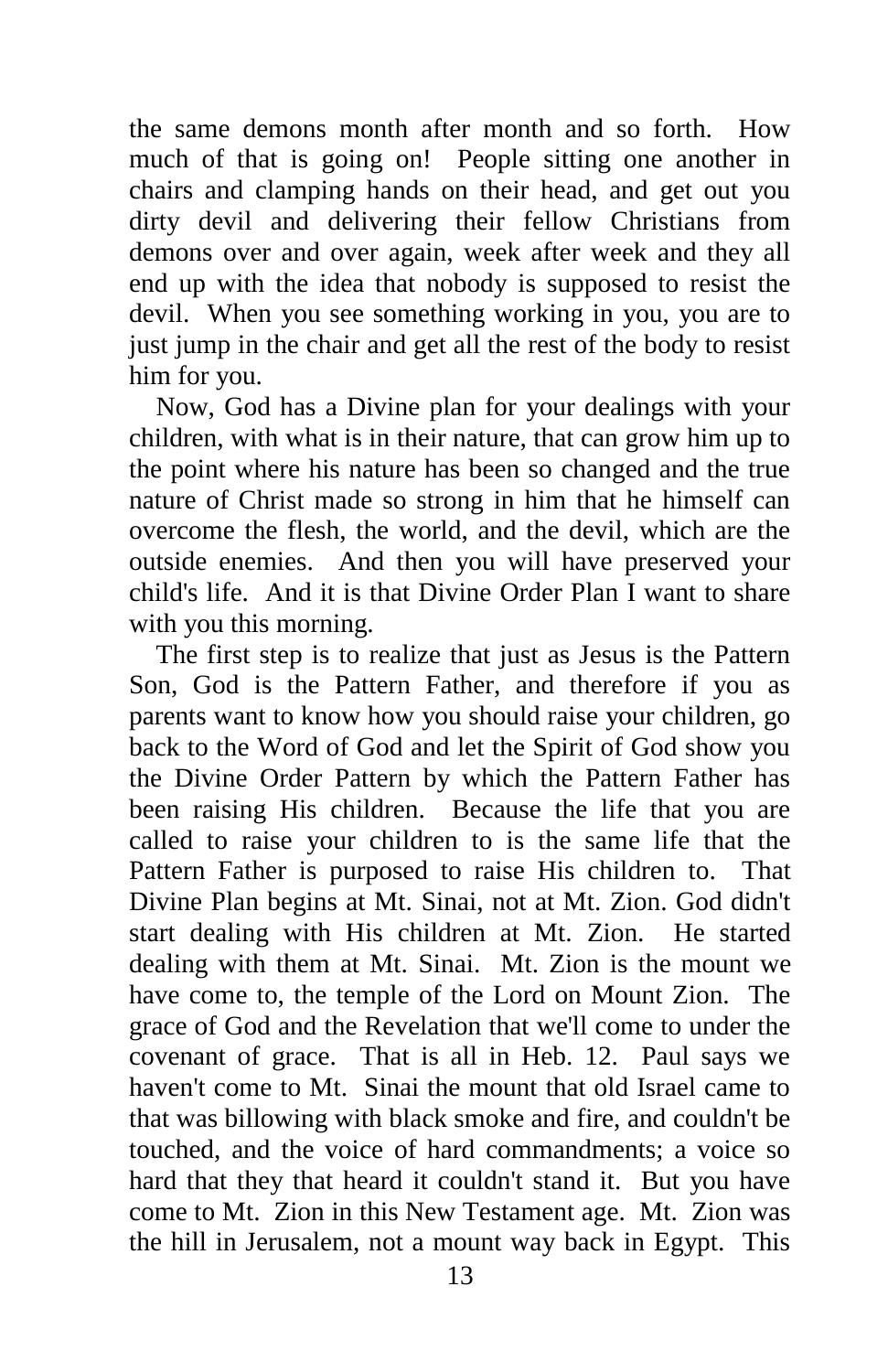was the hill in Jerusalem where the temple of the Lord rested. That is where we who are in Christ have come to, too. The Body of Christ, the Jesus, it was the temple of the Lord and the revelation of Jesus and of Sonship, and that we are the temple of the Lord but God didn't start dealing with His children at Mt. Zion; He started them off at Mt. Sinai under the law. He didn't start dealing with them before a lovely hill with a beautiful temple on it, He started dealing with them before a mount with billowing smoke and flaming fire and a hard, harsh voice, and a blasting trumpet and hard commandments, because He knew His children were so depraved, that that was the way He had to start dealing with them. He didn't reveal Himself to them when He first started dealing with them, as a lovely, beautiful temple on Mt. Zion, and a beautiful kingdom where Israel had become the wealthiest and most powerful people in the whole world. But the king who was in the midst of Israel had more wisdom than any man that ever had come forth in this world, and his name was Solomon; speaking of the King that is in our midst today, that has more wisdom than anybody. He revealed Himself to them when they were children as a mountain, a great big mountain, with billowing smoke and flaming fire and blasting trumpets and a hard, harsh voice that they could barely stand and hard commandments.

 And what I am trying to get over to you is, the reason He did so was because He knew His children would spit in His eye if He would have revealed Himself to them in just grace, love, mercy, and truth, as He did 2,000 years later in and through Jesus Christ, the temple of the Lord on Mt. Zion. They were born depraved, born of a fallen, Adam nature. They were born there in Egypt of mothers and fathers who were the Israel of God, the children of God, the chosen of God, yes, but depraved. The fallen Adam nature, wicked. They could no more respond to grace, love, and truth than a fish can eat corn instead of worms. Therefore if you are wise, you will start dealing with your child at Mt. Sinai, the law and not at Mt. Zion. You see Beloved, it was no sense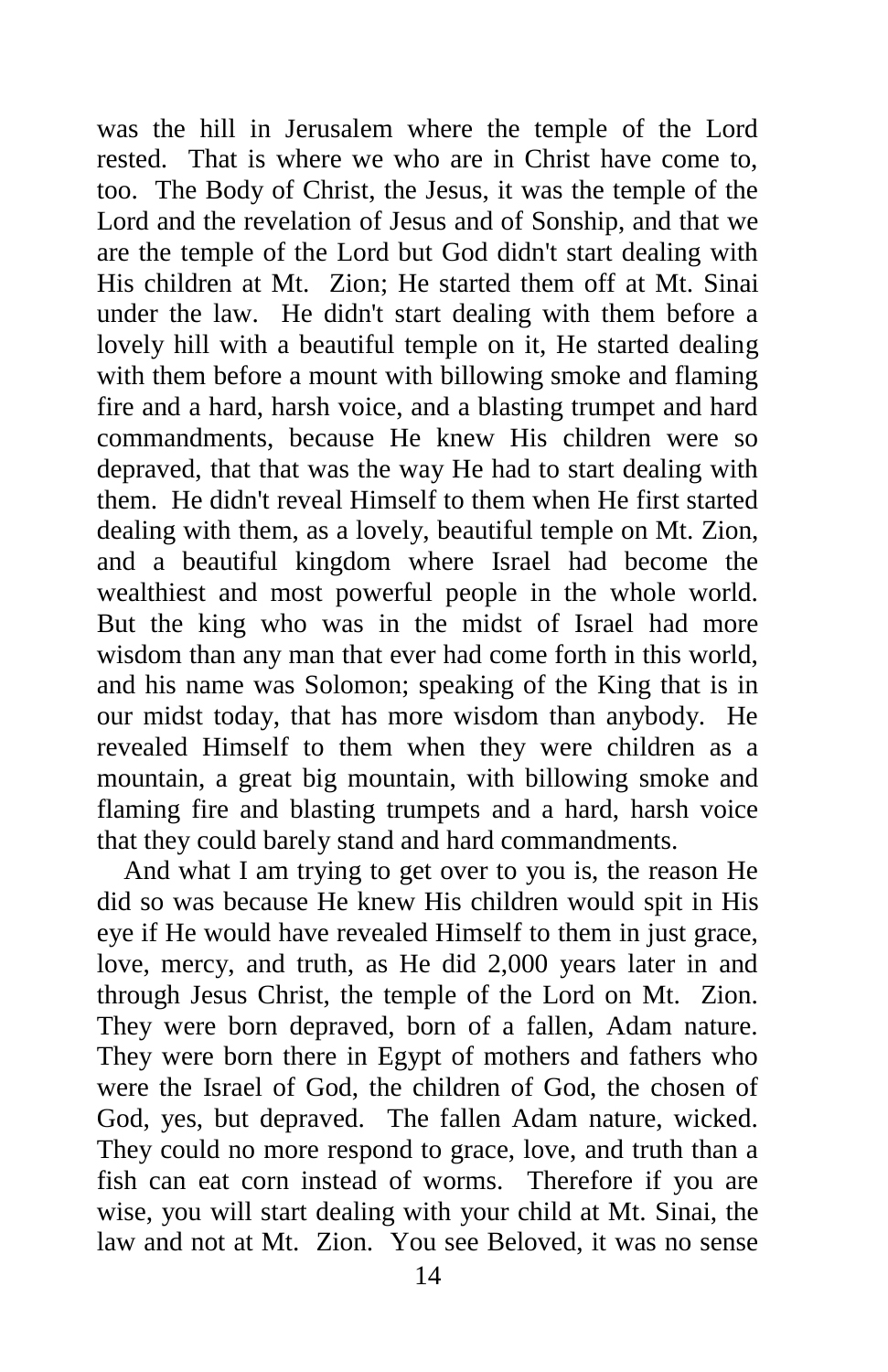for God to sit down with Israel and deal with them through grace, and say to them, "children, this is what you ought to do because it will produce life. It is the better way to live, the better way to life, it will bring forth life in you:" putting motivation in front of them. They couldn't do it. It wasn't in their nature to do it, they weren't ready to do it, they weren't capable of doing it. Even if they wanted to do it, but they weren't even capable of wanting to do it, they couldn't have done it. They had something in them that was born in them, that God had to make laws that they shouldn't even have sex relationships with an animal, a beast, a pig, a cow. He couldn't put the motivation in front of them and teach them this is the right thing to do to produce life. He had to give them the law, and put their motivation for doing it behind them. As brother Frank Lopez says, "We are here, that the ministry give God's adult spiritual children the New Testament five-fold ministry. Let the parents give their children, their natural children the Old Testament five-fold ministry on the back side of the desert - this five fold ministry (the hand)."

 And so you, when your children are first born, they are born with a fallen nature, with an old Adam nature. There is something in them that can even respond to the temptation to have illicit relationships with animals. You say, "Oh Brother Fife, that is a little too much, my child could never do that, my child could never be tempted to do that." You want to bet? I have children brought to me across the country. I know a little more about the fallen nature perhaps than you, if you would say that. We are only just now beginning to discover what is in that fallen nature that I was born with, that you were born with, that your child was born with. All we have to do is look in ourselves, who love God, who want to do the will of God, with all our hearts, and see what we have to fight against sometimes, the thoughts that come to us, to know that Brother Fife knows what he is talking about.

 And so, it was useless for God to sit down and teach his children the truth about what they ought to do because it will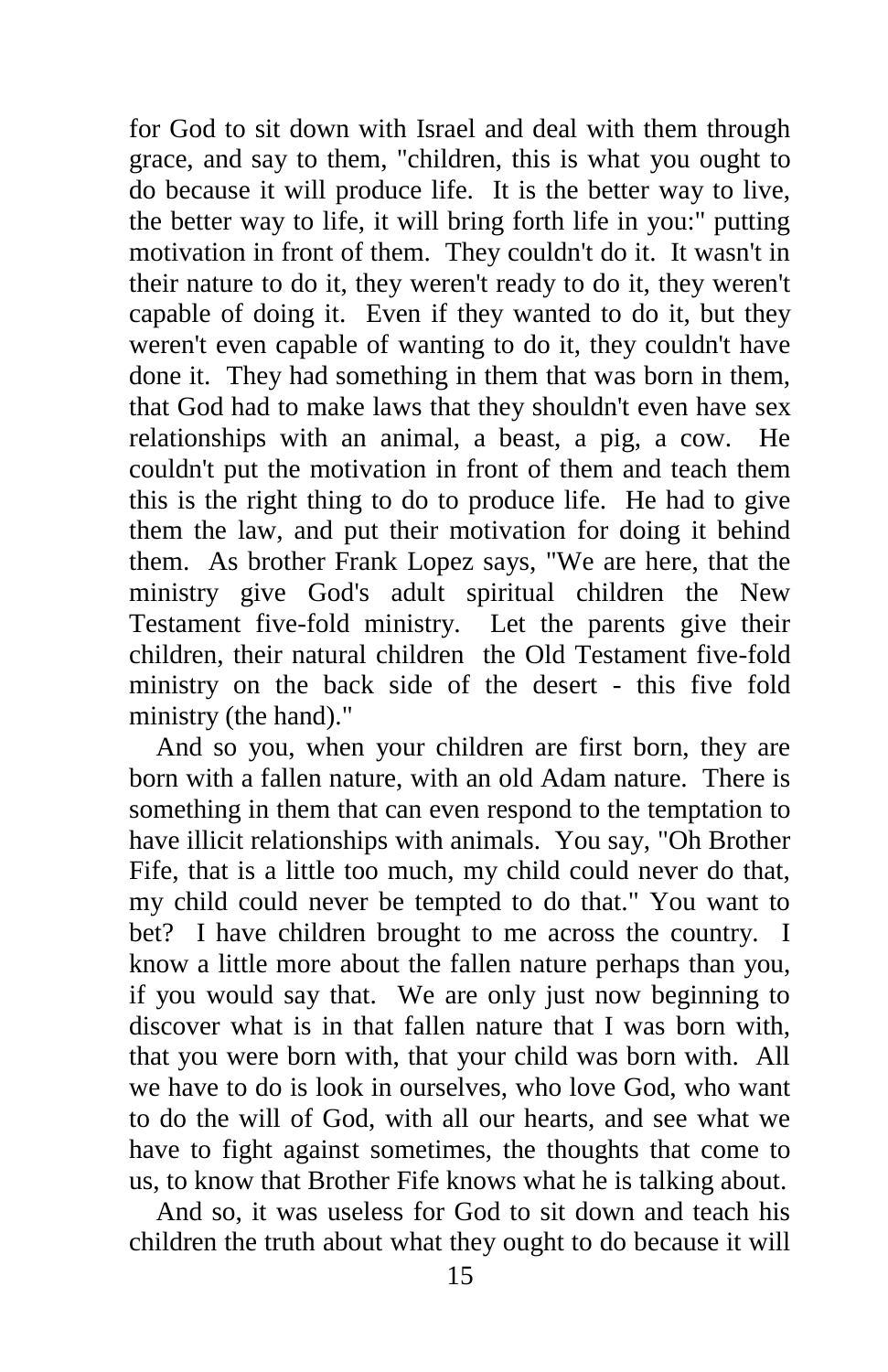produce life, and put the motivation for doing it in front of them just for the joy of seeing that it would produce life. He had to make laws for them 1, 2, 3, - 10. Thou shalt not do this, and thou shalt do that, there they are in Exodus, 10 of them. And a lot of others, small ones, the statutes and judgments in Israel, and then he had to put the penalty behind it, the whip, for them breaking the rules and so it is with your child, that is where you must start. Start them with the law; that is the only thing he understands. He was born with a fallen nature, 3 years old, 4 years old, and up, until you have brought him to Christ, until he has been changed, until he is regenerated, recreated, until the inner man of the Spirit is brought forth in him, the Spirit of God dwells in him, then he can understand a word of truth of God's Word except one; you are lost little one and you need a Savior. All the deep truths that we are teaching, how to have life, until that inner man of the Spirit is born, you are wasting your time trying to teach them to him. You are dealing with another world, another man. Just keep him ever conscious that he is lost and needs a Savior. Explain that to him in all its ramifications, try to give him understanding to it, try to break through to his mind why he needs atonement. Keep that truth ever before him, while you're keeping him under the law. God gave Israel the law to reveal to them their helplessness, not because they could keep it perfectly, but to keep them ever conscious of a Righteousness that must be fulfilled and that we are going to suffer if we don't fulfill it. God whipped Israel for breaking laws sometimes when He knew the law they broke they couldn't keep. He knew they couldn't keep it before He gave it to them and yet He whipped them for breaking it. How many parents say to me, I don't want to whip my child and keep whipping him. He can't do what I have told him to do. It is too hard for him. The rule and the law I have made for him is too hard for him and I just don't want to keep beating him. I beat him and beat him and beat him, and still he keeps on doing it. He can't keep that law. I better stop beating him and starting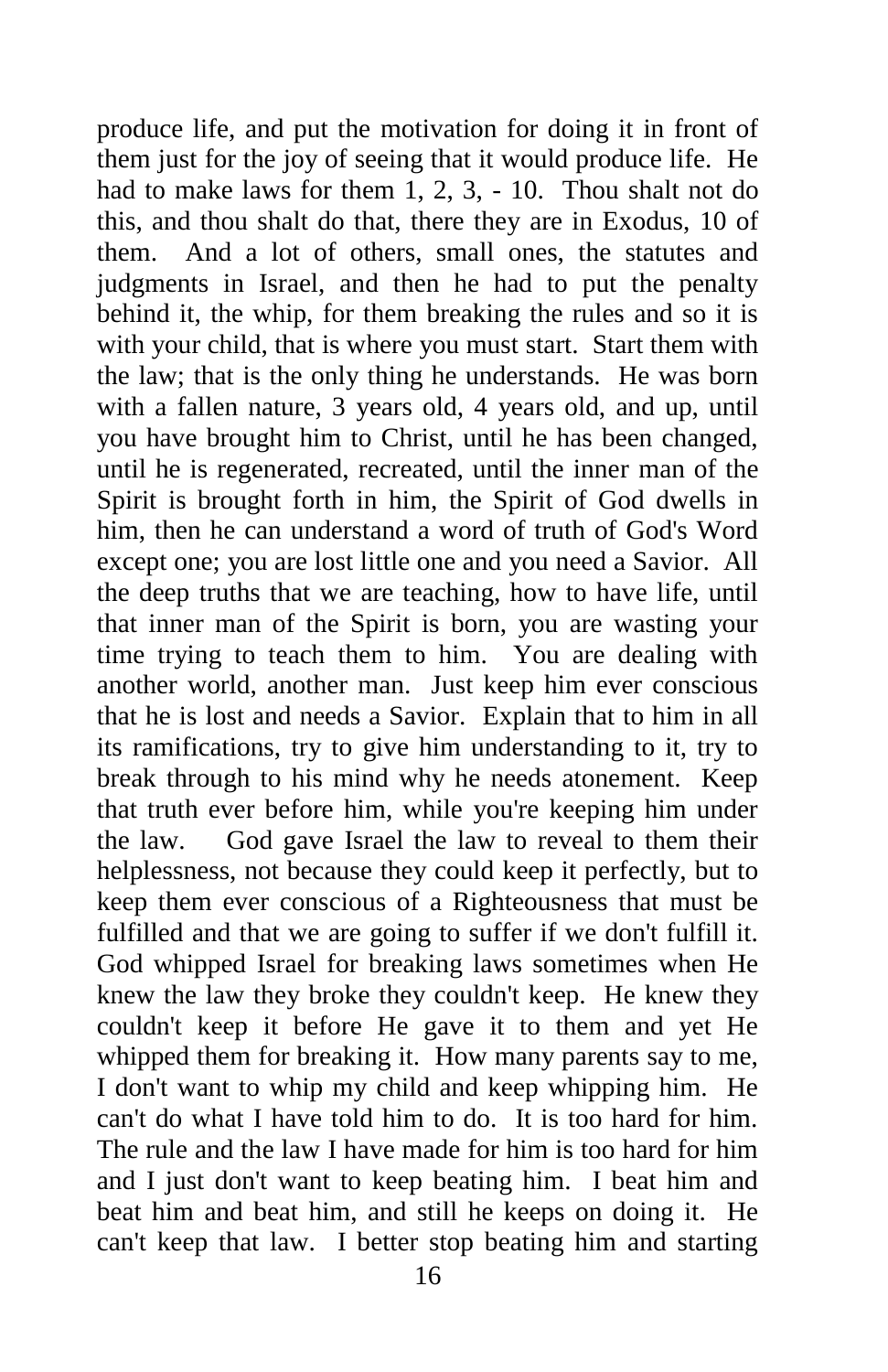praying for him." No. You better keep whipping him, every time he breaks it to keep him ever conscious that there is a Righteousness that must be fulfilled and that he is going to suffer every time he doesn't fulfill it, whether he can fulfill it or not, so that one day he can be conscious that he needs a Savior to help him fulfill it. That is the purpose of whipping him. That is the purpose for which God often whipped Israel for breaking a law which He knew they couldn't keep. Not necessarily to bring them to the point that they could keep it, but to break through to them the revelation that there is a Righteousness that must be fulfilled and we are going to suffer every time we fail to fulfill it. We can not excuse ourselves for not fulfilling it, we can not escape that suffering by excusing ourselves for not fulfilling it. The only way we can escape it is through suffering when we don't fulfill it and becoming aware that we need a Saviour to help us to fulfill it. How many understand what I just said? If you do, the devil will never be able to come to you and deceive you that because you whip your child again and again and he still ends up doing what he does, that you will get all sympathetic and let up. If you do it to just give him the message that he will suffer whenever he breaks God's law, it will one day break through to him that he can't do it and he better look for some help or look for some Divine Provision that he may someday keep it. And it is far better for you to give him the message that he is going to suffer every time he breaks the law, then you will not give in to him and leave it to the demons of hell out there to give the message the hard way. That is the reason for it. The child is born with a fallen nature that can't respond, will not respond, will not resist the devil, has no desire to resist the devil, has no purpose to resist the devil, has no incentive for resisting the devil. You must give him an incentive for resisting the devil. And the only incentive that he understands is that one (spanking). The fear of his father. Several years ago, a woman came into the move of God and sat under my teachings on demonology and finally got some truth in her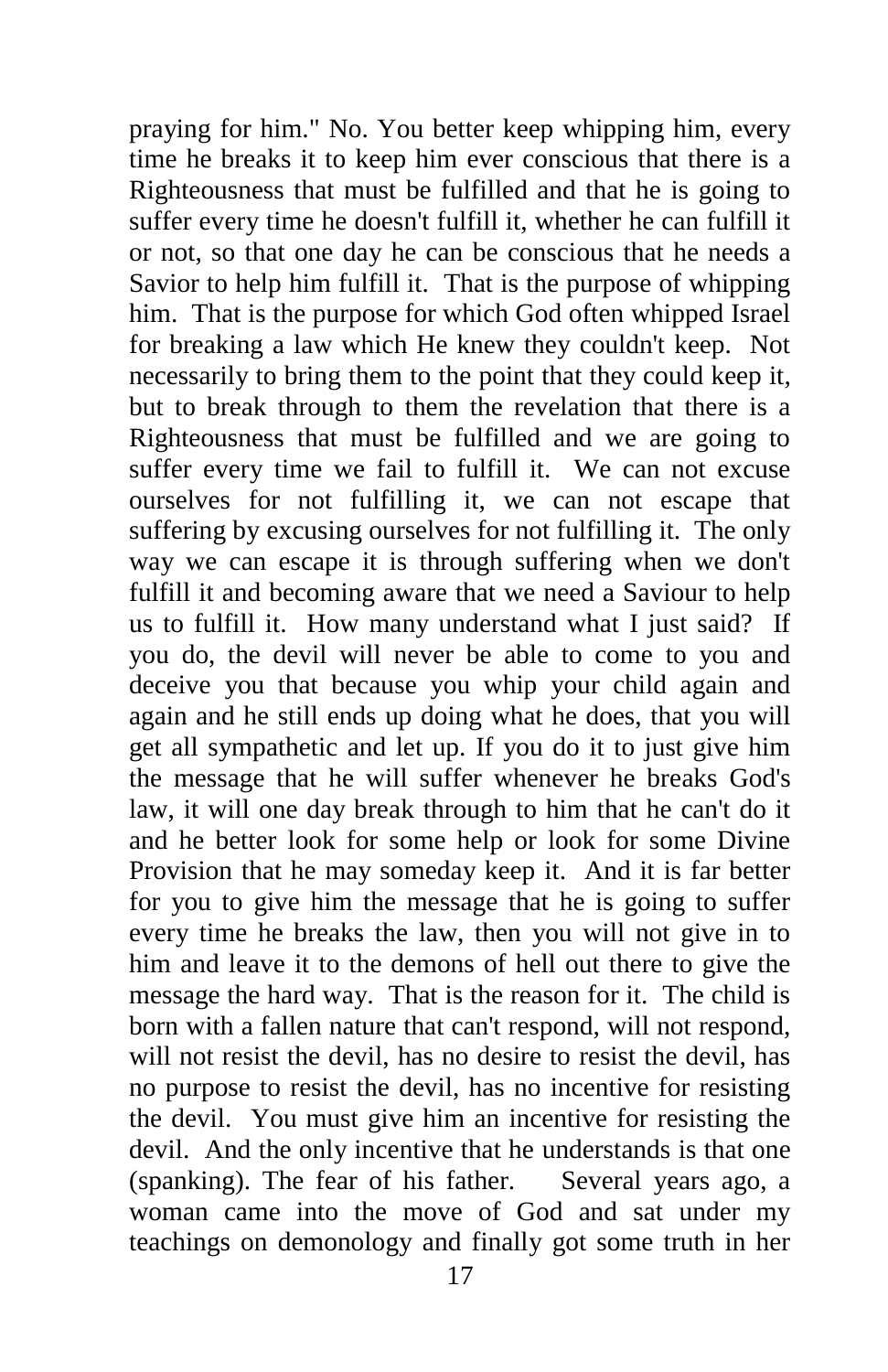and discovered (she had come out of a Baptist church - you know those Baptists don't believe the devil is real; they tell you they do, but they don't) and so she discovered that demons are real and she came to me and said, "Now I believe I understand what is the matter with my child." She had a boy about 5 years old and said, "I have never understood what is the matter with him and now I understand." Every time I start to correct him for his meanness and foolishness, even with just the word, he will fall down on the floor and start screaming and hollering and throwing a temper fit, and all that, particularly if he is at my mother-in-law's house, who is quite certain I don't know how to raise my children anyway. If I dare to correct him in her presence, he will pitch a good one. He will fall down and beat his head against the floor and then she is really quite sure that I am a failure at raising him." And I told her she was right: the child had a demon problem and I told her how to deal with it. First, sit down and carefully explain to your child that his problem is demons. And this is right. You don't give them a law without explaining to them why. You don't just give them a law and say don't do this and do that. Explain to him the whole mystery of what it is about, as you do. And you don't just give them the law without praying for them daily, that God would give them understanding and one day break them through to Christ. I told her, the way you do it is sit down and explain in a language the child can understand, that this is a demon spirit that gives him this tremendous urge to fly into a temper fit every time somebody crosses his will and that if he really wants to he can resist this tremendous urge whenever it comes upon him. Resist this demon spirit if he really tries hard enough and really wants to. The problem is that he hasn't wanted to bad enough up to now. And after you explain it to him, tell him if he doesn't resist it

when you correct him, you will really pour it on. Give him the only incentive he understands. And then be faithful to your word. The next time he doesn't resist it, and I assure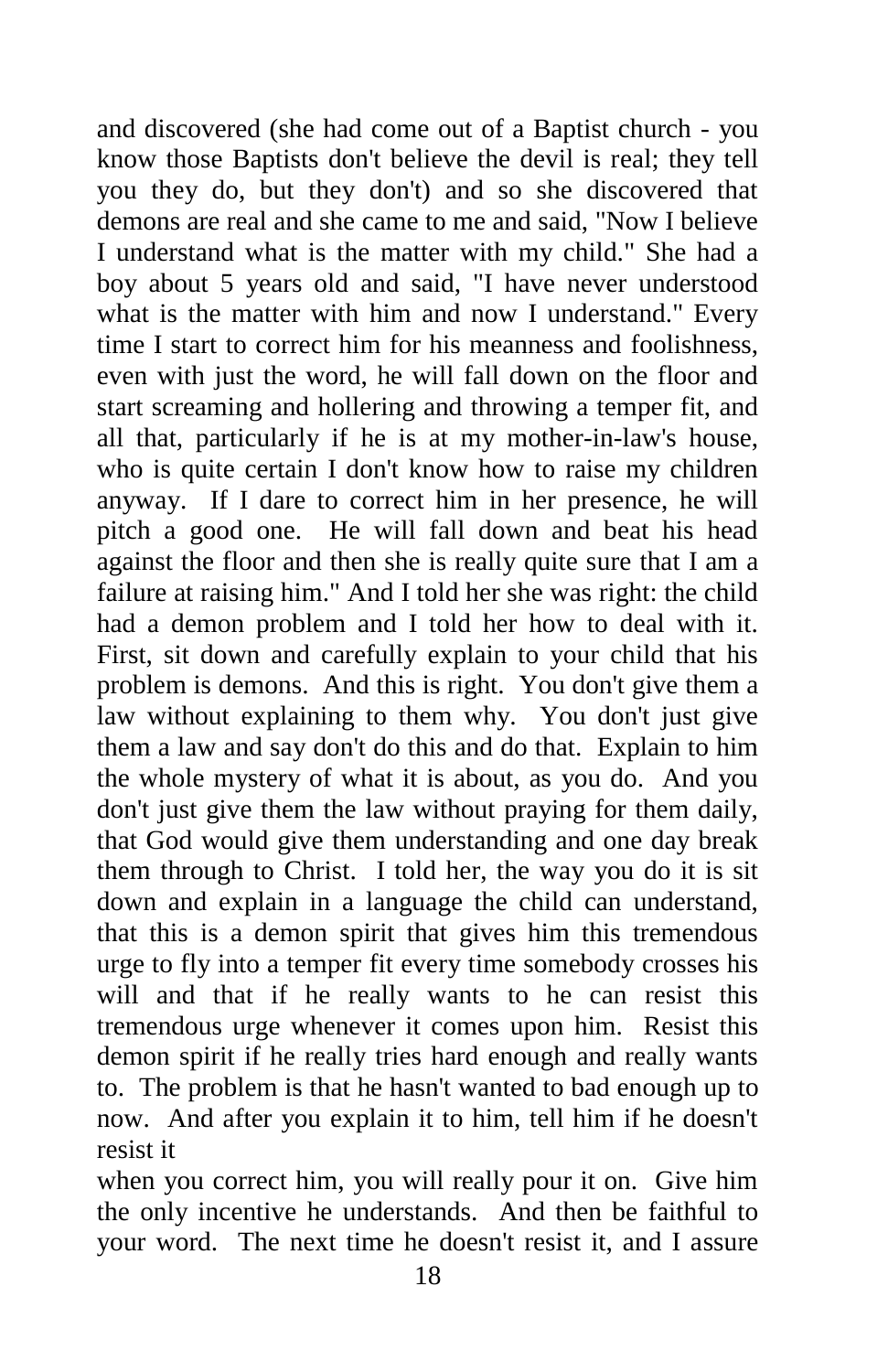you he won't. I assure you right now that he won't, just because you explained it to him, that old Adam nature of his and the demon that tempts him will test you and test you to see if you break before he does. Then pour it on, and the next time after that, if he doesn't resist it, then pour it on, and so on, until he gets the message. Any doctor will tell you, the pain and pleasure method. Until he gets the message that if you don't resist the devil, you will suffer for it, it is as simple as that. That is the way our Father God deals with us. That is why He leaves sickness, pain, suffering, everything else, demons, in the human experience up to now, just to finally get over the message somehow, that if we don't do what the Bible says, resist the devil, we are going to suffer for it every time. Well, it only took once with him. The first time he didn't resist it, and started yielding to it, flew into it, she poured it on. The second time he started his foolishness and she gave him the word of correction, and he started into it, she just pointed her finger at him and said, "All right, Scott, you know what you are going to get if you yield to that spirit again." And he tightened up and resisted it, and defeated it; and God through his preacher and his mother delivered him from the demon. Through the five-fold ministry on the backside of the desert. Through the Old Testament five-fold ministry.

 Now the second aspect is, you've heard the doctors say, don't whip your child, you'll put fear in him. And I don't want my child to fear me, I want him to love me. You better first teach him to fear you or you'll never have him love you; he'll hate you all the days of your life. Let me say that again. You better teach him first to fear you or he'll never love you, he'll hate you all the days of his life. The Bible says the fear of God is the beginning of wisdom. It's not the end of wisdom; the end of wisdom is to love God. God first taught His children to fear Him, so that one day they would love Him. Every one of us came to God and got saved because we had sense enough to fear Him. We were scared we'd go to hell. We didn't have an ounce of love for Him and we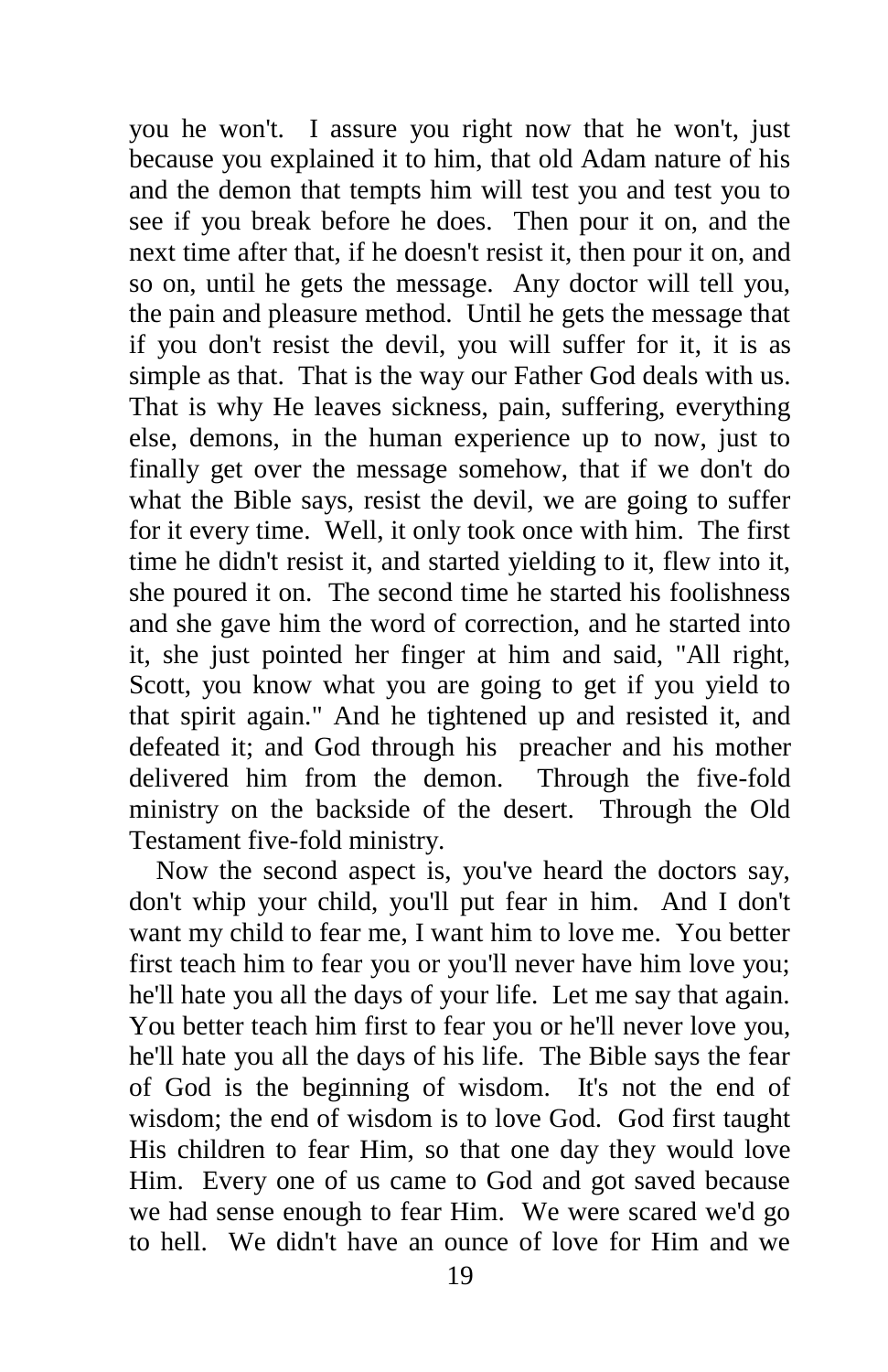didn't really know that He had much love for us. The only revelation we had was that there was a hell out there, and there is, and because we didn't have sense enough to fear God, God really gave us a good revelation of hell. We come to God through fear, and we get saved and we get our nature changed. The only thing the old Adam nature understands is fear. That is the only reason you'll do anything - for fear of consequences. He can't do anything through love - he doesn't have love in him, just self and selfishness. The only thing he can respond to is fear. That's why there is war and strife and why the anti-Christ system is still using wars and strife's to get other segments of humanity to obey their will. The spirit that leads them knows that there is only one thing the old Adam nature will respond to and that's fear. And therefore, God had to put fear in His children in order to bring them to the point where they could one day love Him. They weren't capable of loving in the fallen state they were in. And brother, He really poured the fear into them,have you ever heard the old saying, "Put the fear of God in them?" We come to Him in fear and after we get saved and we grow up, we begin to get a revelation of His true nature and we discover after we have grown in Him that we don't have to fear Him, that He is a God of love and we never really needed to fear Him. So the fear of God is the beginning of wisdom, not the end of wisdom. The end of wisdom is the love of God. But fallen man doesn't have enough sense to fear God, he's an idiot. That's all he is. He's an idiot if he doesn't have enough sense to fear God. Even right now in this stage of our growth, there is a problem with Christians today. They don't have enough Godly Fear. They have been preached a granddaddy God that has a long beard. The love of God, the love of God; there has been such an over-balance of the love of God that they have lost sight of the fact that they are dealing with a HOLY GOD, an AWESOME GOD. And only in this move of God are God's people being brought back to the recognition of the AWESOME HOLINESS of His nature and of a God that is a Consuming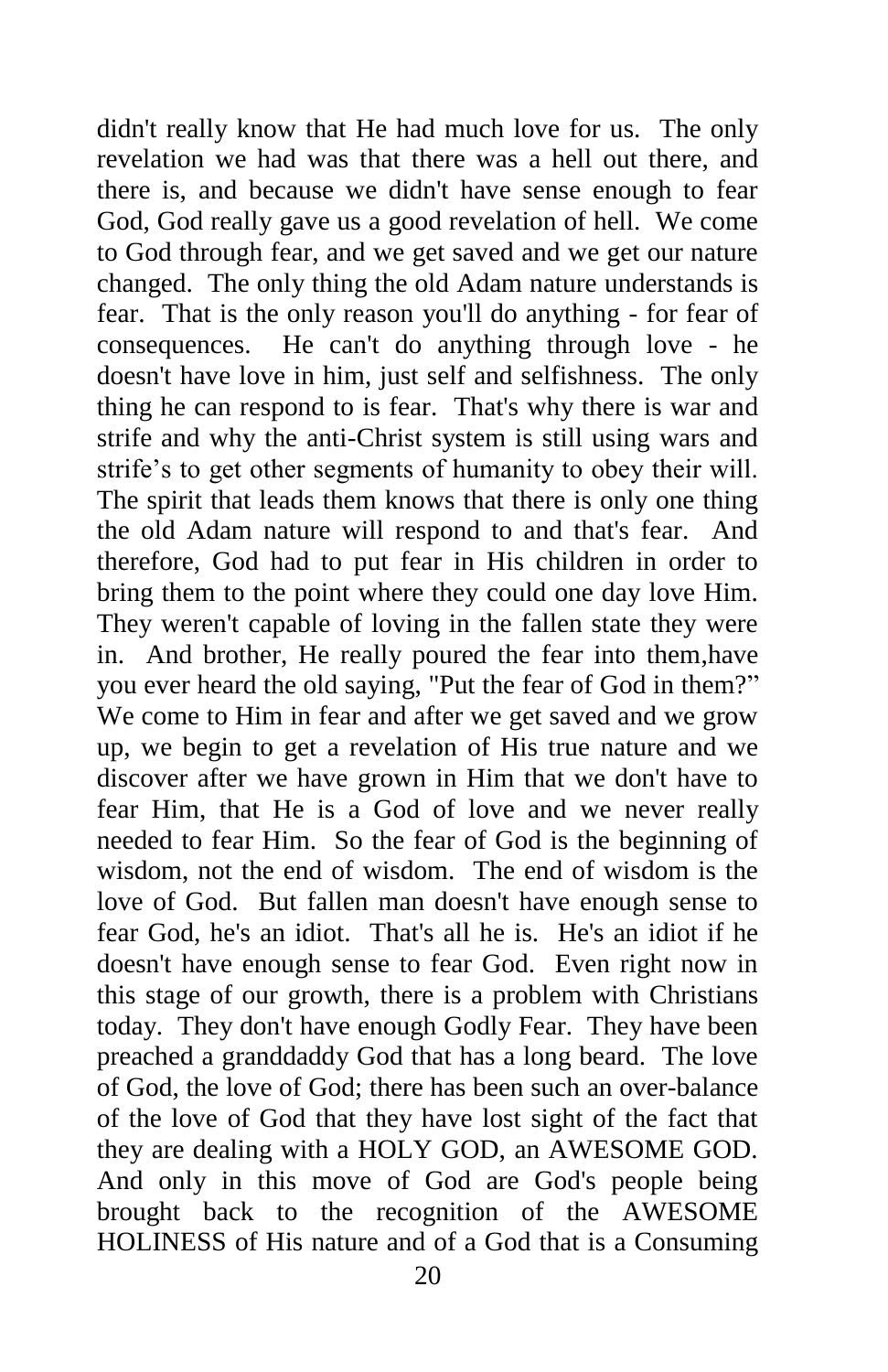Fire. They are not going to get to glory by crawling up on His knee and twinking His beard like a little child and saying, "Daddy give me this and daddy give me that." But only by having every ounce of their flesh nature consumed by the fire of His own Holiness, until it is done away with and they are also Holy. You only begin to get a little wisdom when you begin to fear your Eternal Father and your child will only begin to get a little wisdom when you, his father, have planted fear of his father in him. Until that time he is an idiot. He can go to school and do 2+2 and so forth and so on, but from the standpoint of God's true definition of wisdom, he's an idiot, when he doesn't have sense enough to fear his father. And if he doesn't fear his natural father, he won't fear his Eternal Father. So all this junk that doctors have placed in humanity's mind; don't put fear in your child, etc., is just that, junk. Straight from the pits of hell, planted by demon spirits. The generation of the young people that we see in the world today is for the most part a bunch of maniacs, sex maniacs.

 Now the revelation is to just put enough fear in them to do the job. That's what God did. The only revelation that old Israel got of God was not the revelation of the loving Father that you and I have, that was given 2,000 years ago when He came in Jesus and He revealed His true nature. The revelation that God gave the children when He brought them before Mt. Sinai wasn't this. They had never heard the name Father applied to God. And they never did hear the name Father applied to God until Jesus Christ stepped out into the world and for the first time called God Father, and so shocked them that they wanted to crucify Jesus for doing so. God had to deal with them until He had brought forth a remnant who could understand, a remnant whose hearts had been softened. But He had first revealed Himself to them as a great mountain with blasting trumpets, billowing smoke and flaming fire. A hard, harsh voice that was so hard that they could hardly stand it. They said, "Moses, don't let Him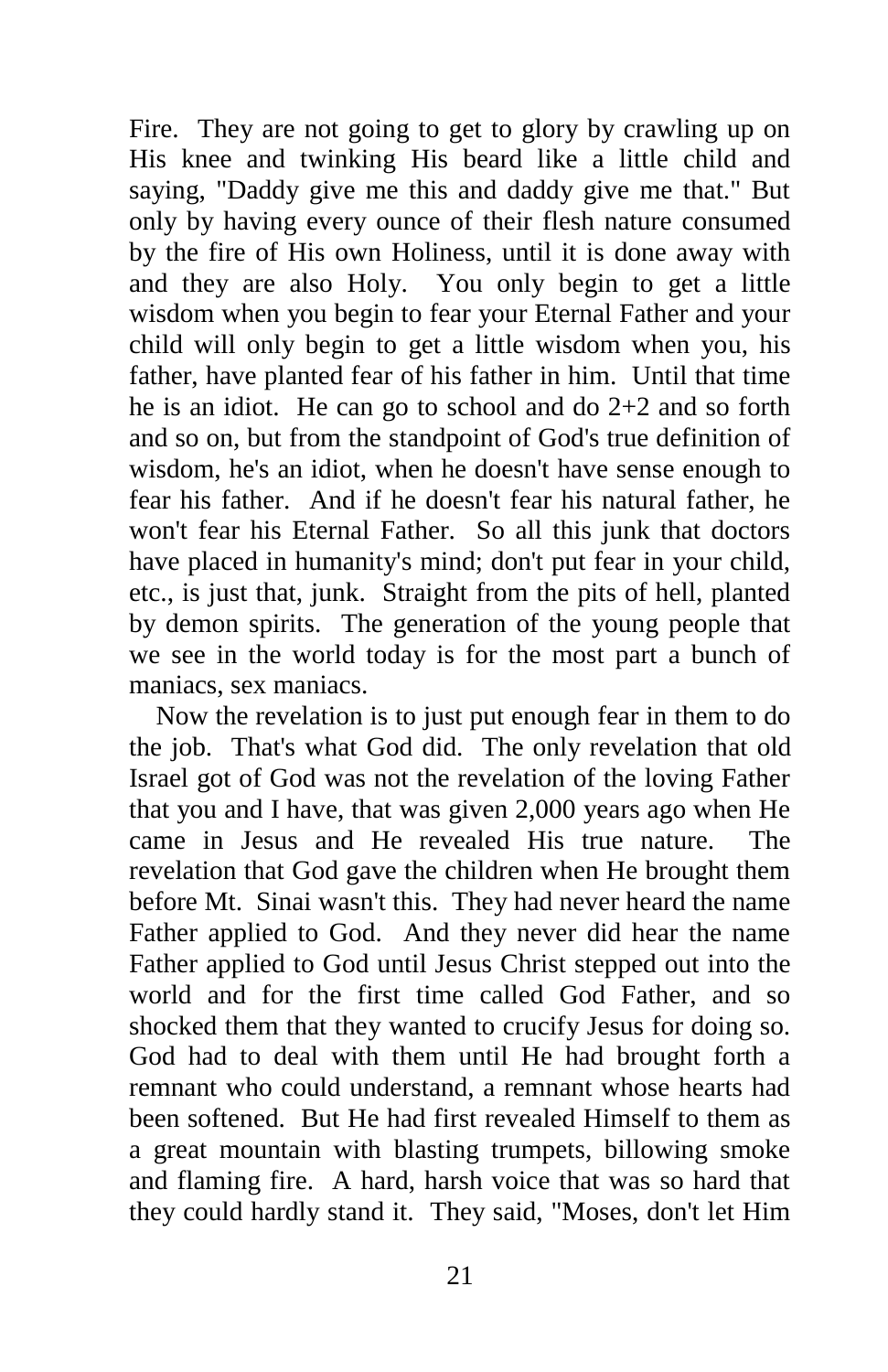talk to us. We can't stand it; you go up and talk to Him." Commandments that were hard, laws, to put fear in them.

 And for 2,000 years that was the only revelation that Israel got of God. They didn't think of God as a loving Father as you and I do. He hadn't revealed Himself as that. Only with the coming of Jesus did He reveal Himself as that. Their concept of God was of some big something that was up there that if you did what He said He'd bless you and if you didn't do what He said, you were going to get it. They had no revelation of grace or the loving side of God's nature because they couldn't have responded to that. Their own nature couldn't have responded to that but only to fear and to the law. For 2,000 years that was the only way they knew Him. That was what they needed for their good, to deal with them. And slowly, as God kept them under the law and dealt with them through fear, He began to reveal truth to them. You don't just give them the law. Slowly as you've got them under the law, as God did for 2,000 years, you start trying to reveal truth to them. A prophet here, a David, who would begin to get a glimpse of a God of grace.

One segment of humanity would suddenly begin to get the message. Though you're punished through the law for what you do, yet God loves you and He'll forgive it and put it aside and so when David had fallen in this thing with Bathsheba in adultery, when he went back and prayed his great prayer of repentance in Psalm 51 he said, "God, now I have suffered. Now I've been chastised, now forgive me, not according to my works, but according to your tender mercies." He began to get a glimpse of a God of grace far beyond his contemporaries. "God, now I've been chastised, now I've got the message through my chastisement. I've seen myself as I am because you laid the whip on when I broke your law. Now, restore unto me the joy of Thy Salvation. Create in me a clean heart. Renew in me a right spirit." The law and the five-fold ministry on the backside of the desert began to get through to David. He began to realize that he needed something, some help, some Divine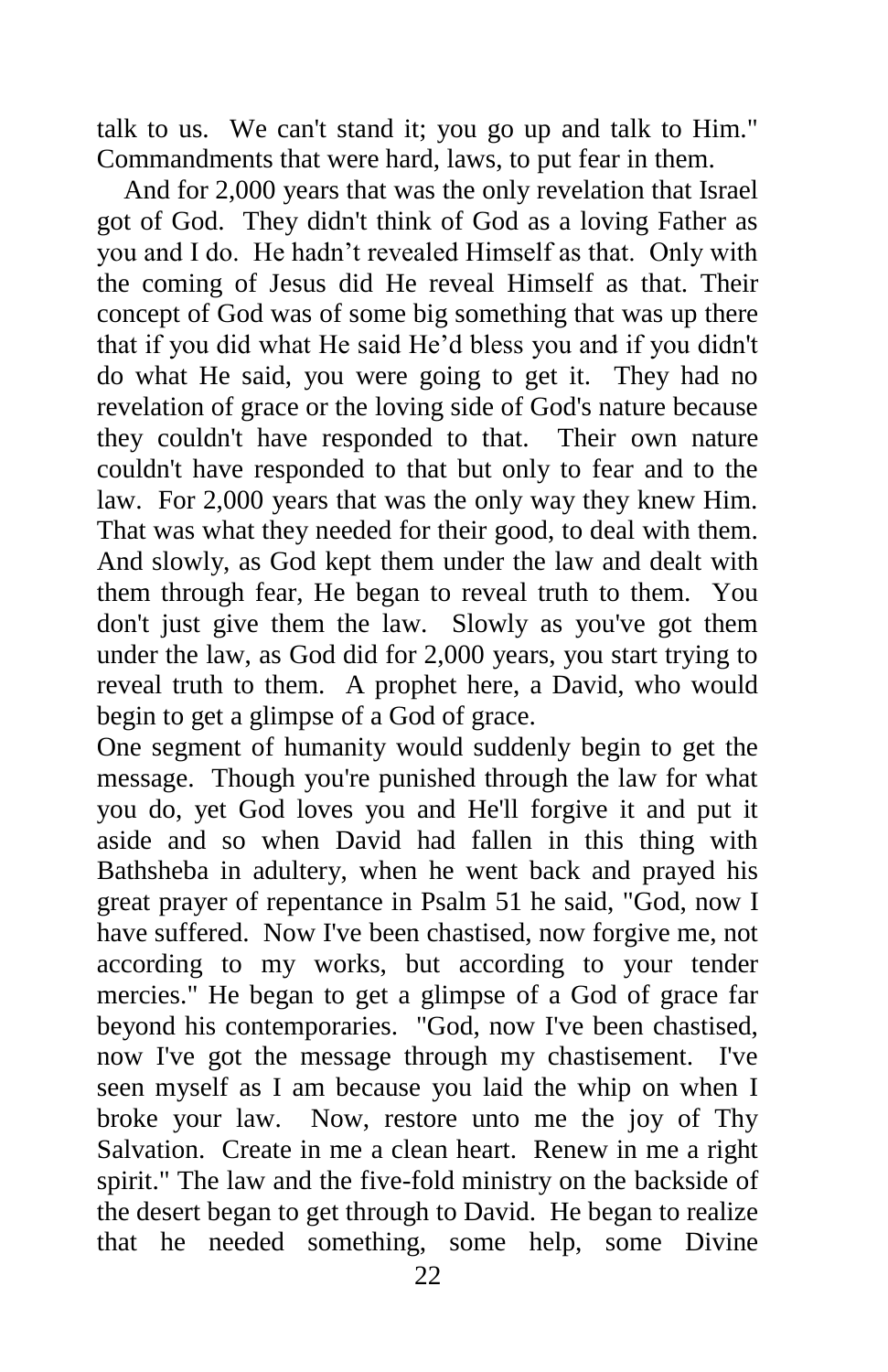Provision, so that he could fulfill the will of his Father. He began to cry out for it. He was brought to it through the law.

 And so God actually kind of deceived His children about His true nature for 2,000 years for their own good when He revealed Himself as a hard, harsh mountain and billowing smoke which they didn't dare touch, because He was never really like that. He just kind of deceived His children about His true nature for their own good until He could grow them up to where He could reveal His true nature to them. And then when He did, when they were ready, He came in Jesus and He said, "I'm not like that at all. I'm a loving Father."

Even when He has a prodigal son who takes all he has and spends it in the hog pit, and comes back and feels so condemned and so unworthy and says "I'm not worthy to be a son, just let me be a servant." After he has learned his lesson, God is ready to take him in. God lets him go and lets him suffer but all the time His heart was breaking for him. All the time he was still His son. When he comes back, God doesn't grab the whip anymore and beat him for what he's done because be has learned his lesson. Now He just says, kill the fatted

calf, bring forth the robe of Sonship and bring forth the ring of Sonship and put it on his hand. God tells him, "No, I don't want you to be my servant, I have enough servants. But this my son is alive again." So humanity had been brought to the place where the whip was no longer needed and the law was no longer needed. He came in Jesus and said, "I'm not like that now." Humanity, His children, had come to the point where they no longer needed the whip and the law. They came to the place where they could respond to a Father's love. They had not been at that point before. God said He was a loving Shepherd who if "I've got 99 sheep in the fold and yet if there's one out there lost, I can't rest. I can't have any peace. I have to search and seek until I find that one. And from here on out, when I find him, he doesn't need the whip anymore; he's come to the point where he can respond to a Father's love. I don't whip him anymore for foolishly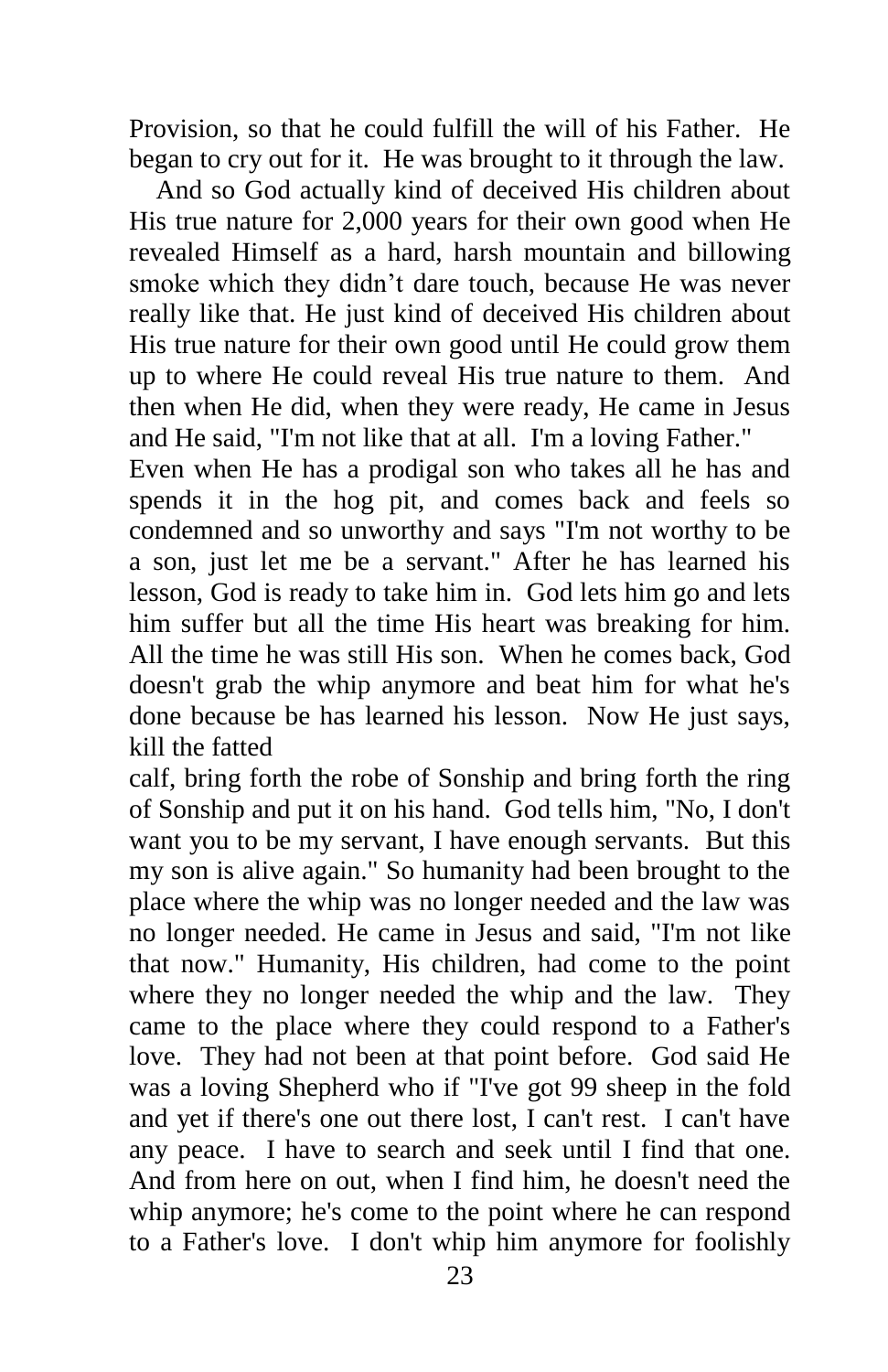straying out of the fold but I tenderly take him on my shoulder, tend his wounds, take him home and I'm so full of joy, that the one thing I want to do is have a party and have all my friends rejoice with me that I've found my lost sheep."' And so you see, God kind of deceived His children about His nature for 2,000 years. When you teach Christians that, it's a hard concept for them to get a hold of. God would ever deceive anybody? But He is Sovereign. He'll do what He wants to do.

 God gave me this revelation many years ago, and that's the way I brought up my own daughter. I laid down the laws for her, 1, 2, 3, 4, etc. As a young Baptist preacher I didn't have all the deep revelation I have now but I had this one. And I put the whip behind them and for twenty years I deceived her about her father's nature for her own good. When she'd break my rules, I'd take my belt and I'd come at her. She had the same idea about her natural father that some of my spiritual children in the ministry have about their spiritual father. She thought I was hard. Sometimes I'd take my belt and I'd come at her, from her standpoint as a little girl, like I was going to eat her up. But then I'd always sit down and carefully explain to her what rule she had broken and why she was going to get it, and that if she broke the rule again, she was going to get it again, and again, and again. And then I'd take my belt and I'd lay it on. And I didn't get upset, it didn't shake me a bit like all the foolish parents today, that there were red welts on her little back end when I got through. And there were. They always go away. Better to have red welts on her backend than to have scars on her soul throughout all eternity. She's 23 years old now and she hasn't suffered a bit from the welts. There aren't any scars left from them. And also, she's 23 years old now and though her mother and I fought many battles with her down the road, she's still walking in God. God is preparing her to go to the mission field in South America one day; the call of God is on her life. She moves in the Spirit, prophecy comes forth through her, gifts of the Spirit come forth. Don't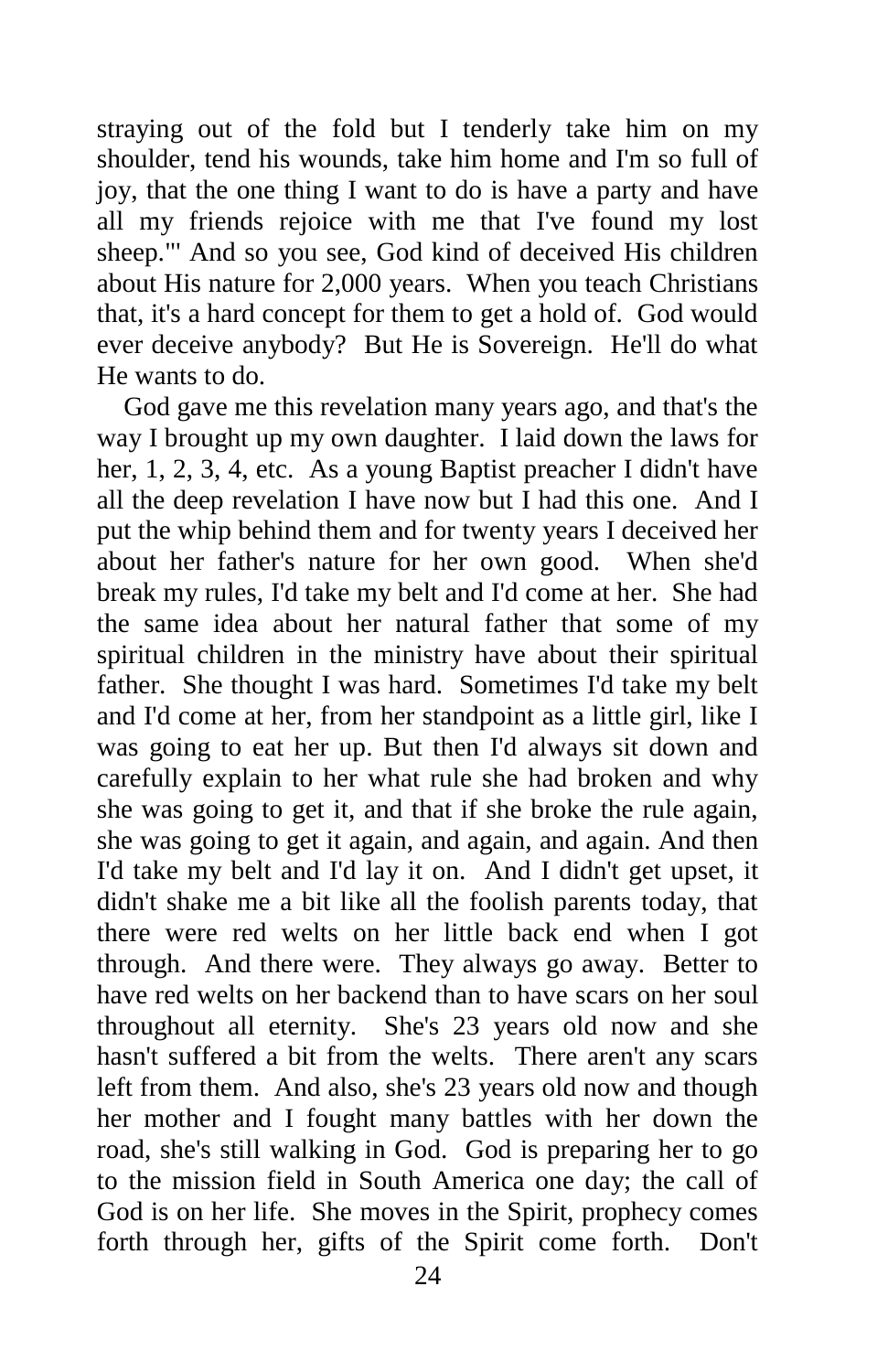misunderstand me now; don't say brother Fife is setting up his child as the model of perfection. She still has her temptations and her battles and I still have to fight them through with her.

 But some of the members in my church back there when I was young and she was 9, 10, and 11 years old, they thought I was just an old meany because I wouldn't let her sit in front of the television all the time and wouldn't let her go to the movies with their daughters. In a Baptist church, of course you don't have much chance of getting parents to teach their kids to give up movies, and I didn't waste too much time fighting with them over it. Somehow I had discernment it was wasting time back there on that level and I didn't let mine go. Now don't get the idea that I'm a legalist. I didn't go to movies and I don't go now, and I didn't have a TV and I don't have one now. Not because I'm a legalist and it's a black sin in the sight of God to go to a movie, but because I don't have time for it. It is a waste of time. It will fill your soul and your mind with a bunch of frivolous natural garbage which has no profit whatsoever in God. And I don't do it because I don't have time for it, and you don't have time for it either. Some of you don't know it yet, but you don't. That's the only reason for not doing it. Not because it's a black sin to own a TV or go to the movies, but just because whosoever belongs to the Lord Jesus Christ doesn't have time for it. You see, all the devil has to get from you to have your soul and your body is your time He doesn't have to have you in the bar rooms drunk and doing things that are black sins. He doesn't have to have you committing adultery to keep you always under his rulership and under his bondage and keep you sick, afflicted and defeated. All he has to do is to get you using your time doing things which themselves are not sinful at all, but they are also not profitable. All he has to do is to get you using your time sitting before the TV, going to a movie, getting yourself stirred up over some dreamy, dramatic unreality which doesn't even exist. Time that you could be using feeding on the Word of God, praying,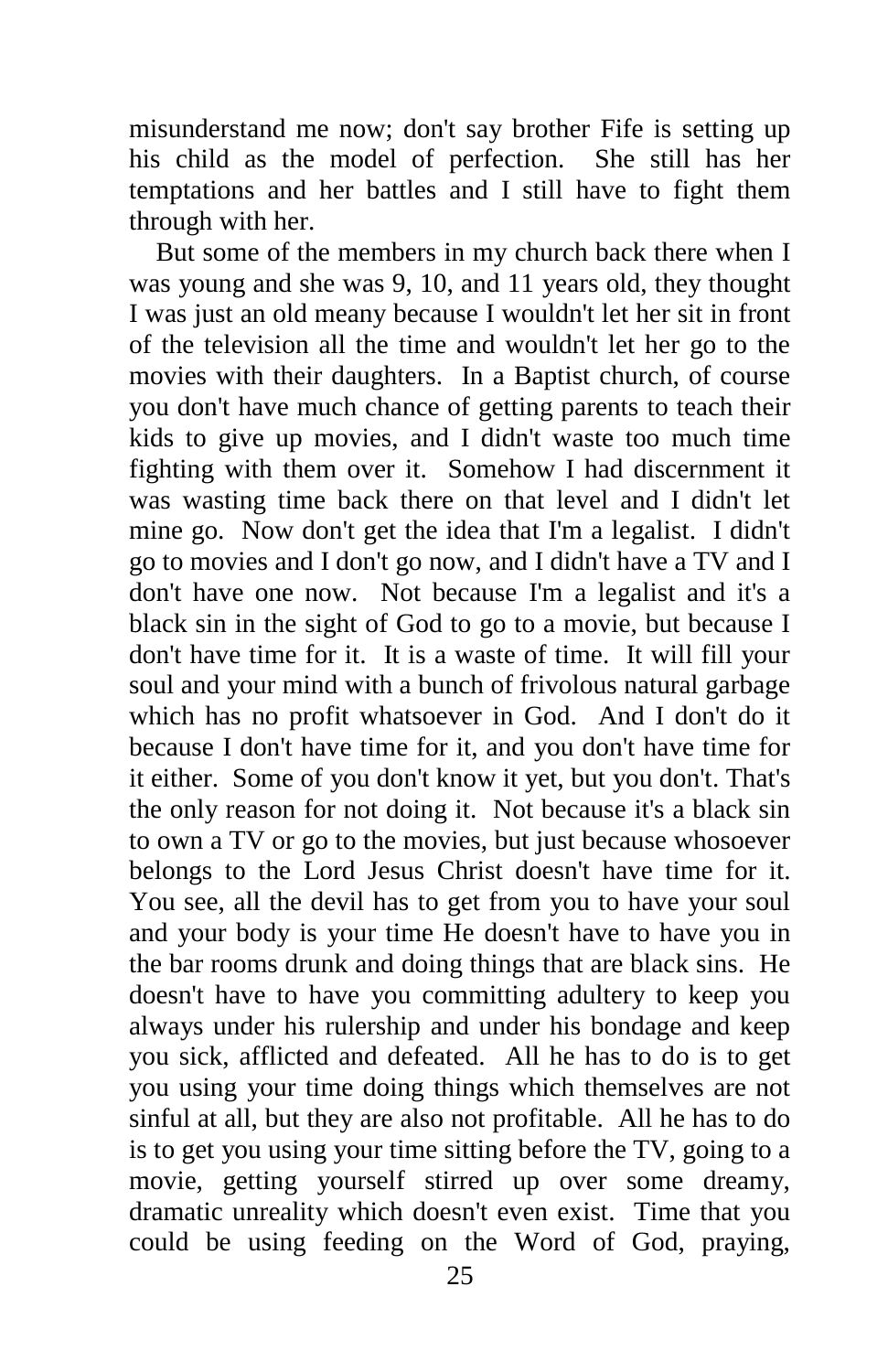ministering life to someone else, living in Him, moving completely out of this natural world where you have no need for natural pleasures, and he has got you. He'll keep you forever sick, forever defeated, forever under his rulership, forever under his bondage. I'm not a legalist, I don't make any laws for the people of God saying you can't have a TV. After I've taught you this truth, I can come to your house and see you sitting before it, and don't do like so many have done, they get all excited because brother Fife is here, "I better run in the kitchen and get away from the TV." I won't put you under condemnation. I could care less. After I've taught you the truth my responsibility ends. I can come in and love you and talk to you and be just as free. It doesn't bother me a bit. Not nearly as bad as it would you, probably. If anybody fights against legalism, it's Bro. Fife. I'm out to destroy it. Grace and truth is what I'm interested in. And the truth is, if you spend one hour watching TV or a movie, etc.; that you could have used feeding on the Word of God, then you've sinned all right, you've sinned against your own soul. There were parents in my church back there that thought I was a real meany because I wouldn't let my daughter go to the movies when they took their daughters. And at least one who fought it the most and didn't hesitate to let everybody in the church know they fought it; their daughter ended up bearing an illegitimate child and suffering much through it before she got married. And by the grace of God we were able to bring our daughter past that one and she is still walking with God. Their daughter isn't even walking with God today. And, come to think of it, neither are they. And so I put the fear of Daddy in her and for about 18 years she thought her dad was hard. Now she knows better; now she knows that I was only doing like Father God did, kind of deceiving her for her own good, dealing with her through the law.

 Now there is one more great truth that fits in with this. My wife will tell you, though I whipped her every time she broke the law, I never did it when I was out of the Spirit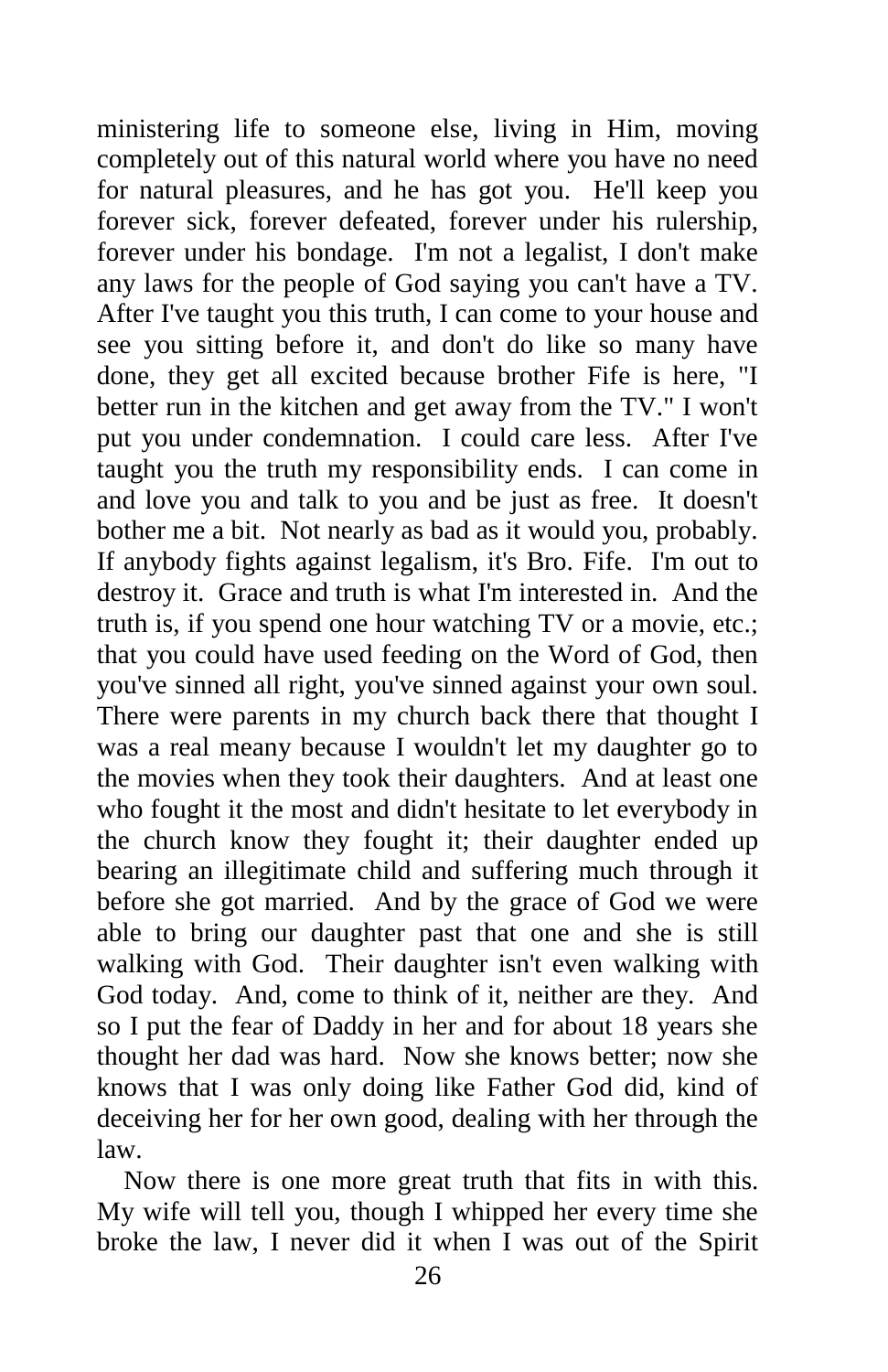myself. I never did it when I was angry with her. The one or two times that she got to me, and got me angry about what she had done, I would tell her to go to the bathroom and wait for me until I came in. And then if it took me 30 minutes, I'd get down on my knees until I got back in the Spirit of God and I could discipline her for her own good; not just take my frustration and anger out on her. And of course, that 30 minutes waiting in the bathroom did a greater work than anything else. There was a method in that madness, too. Then when I'd come in and explain things to her, and lay it on, I'd be so free of anger, so calm, that in all her gyrations that she'd go through as I would lay it on her, sometimes I couldn't help but laugh. I had to overcome that because she thought I was laughing at her and that would make her mad.

 You see, parents don't discipline their children consistently, for their own good, and calmly. One elder in the Dallas body has a real revelation on this, particularly when they are small. He sits down and gathers them in his arms and draws them to his breasts, puts his cheek up to theirs and then takes the paddle and lays it on them. They are getting a real revelation of the love of God. **The true love of God**. Not this wishy-washy thing that never gives a hard word or hard line. He perhaps makes mistakes in other areas, but his children show a real work of God.

 The average parent tells their child forty times that they are going to spank them if they don't stop doing what they are doing, but they never do it and finally when it gets so bad that it is driving them crazy and they are falling apart themselves, and they are frustrated and out of the Spirit, then they grab them and whale the tar out of them and they are not disciplining their child for their own good, they are only taking their own lack of union with God out on them and the child can discern that and he'll hate you for it, until some day, some way, God breaks through to him. You don't have to fall for that psychological garbage that if I beat my child he will hate me. If you do it the right way, if you don't whip him he will hate you. You are turning him over to the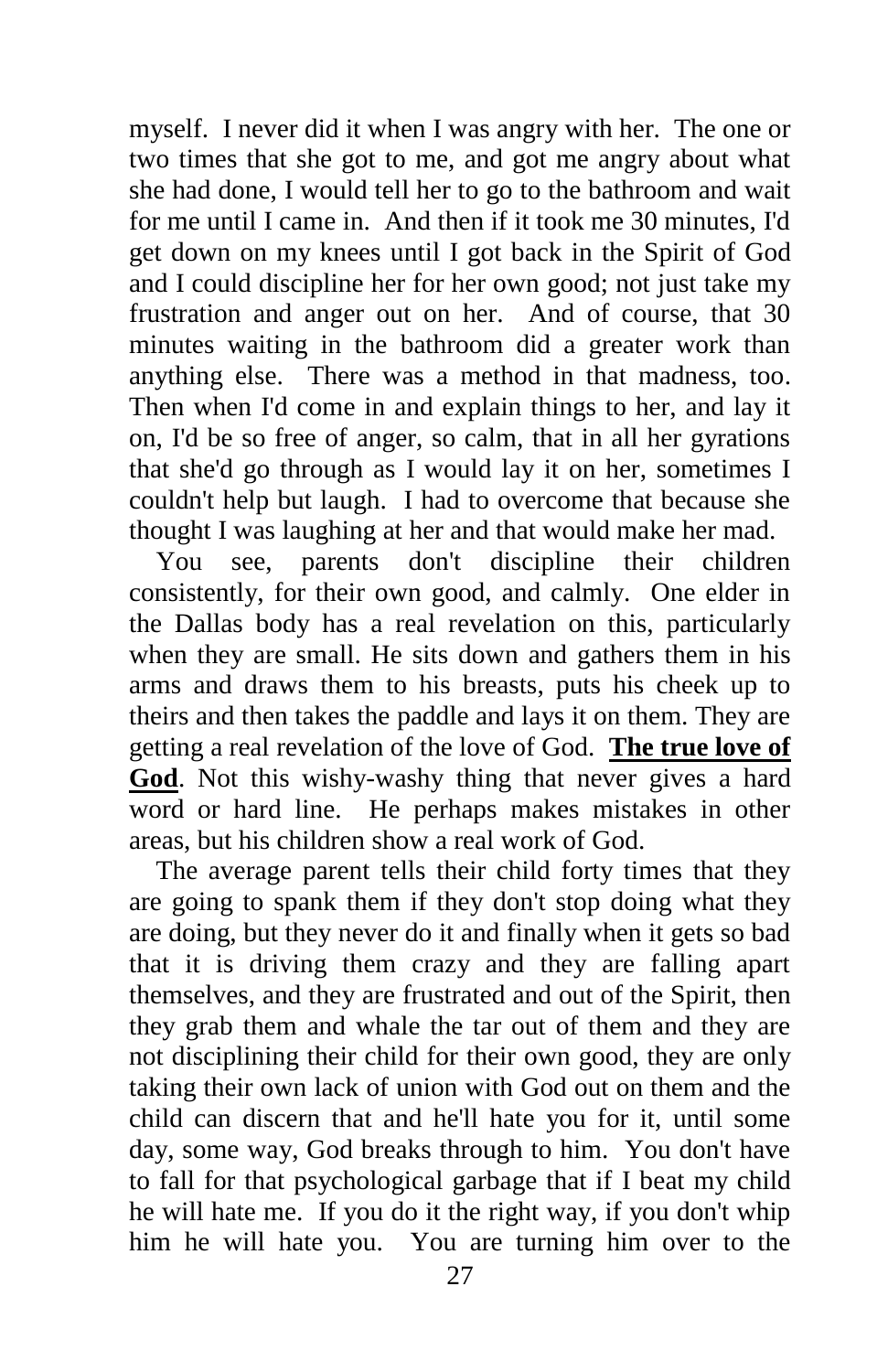demons that can take his life down the road, and his life will go down the road and when it is over and he is suffering terribly, he will blame you for it. I have seen it happen again and again; "Why didn't my father and mother take a stand against me? If they had I wouldn't be in this mess."

 I know a true story too, about a dear old mother who was like mine, a mother who always fought for her boys and never fought with them. I know dozens of them. I better tell two stories. One is about the mother who finally saw her son in prison facing the electric chair. She went down to bid him her last good-by. She put her face close to the bars trying to show her love for him, which was the weak, flesh love, and he bit her nose off and spit it out. He said if it hadn't been for her, he wouldn't be there. There is the story of a precious mother who had a boy and when he was a child, she never made him pay the price for not resisting the devil, but she always paid it for him herself. When he would get into trouble as a boy, neighbors would come to her with what he had done and so forth, and she would make it right. She would pay them off. She would never discipline him, she would take the brunt of it. He got to be a teenager and started writing bad checks, stealing things, and she would always go and pay for it and make the check good. She'd go to the judge and beg him off and pay for what he stole. He became a homosexual, filled with homosexual spirits and had to write more bad checks to carry him along in that life; and she'd always pay them off. Dear old mother working her heart out, spending her money.

The problem was that she was just a natural mother, his father was just a natural father, and he didn't have any real spiritual father and his mother didn't either. She didn't have a preacher that would preach her the truth. Finally she brought him to me to cast demons out of him. At that time he was 30 or 35 years old. We cast a bunch of demons out of him and I let him travel with me for a month, giving him every opportunity, sitting under the best Word, the best teaching, the best fellowship with the saints at all times, day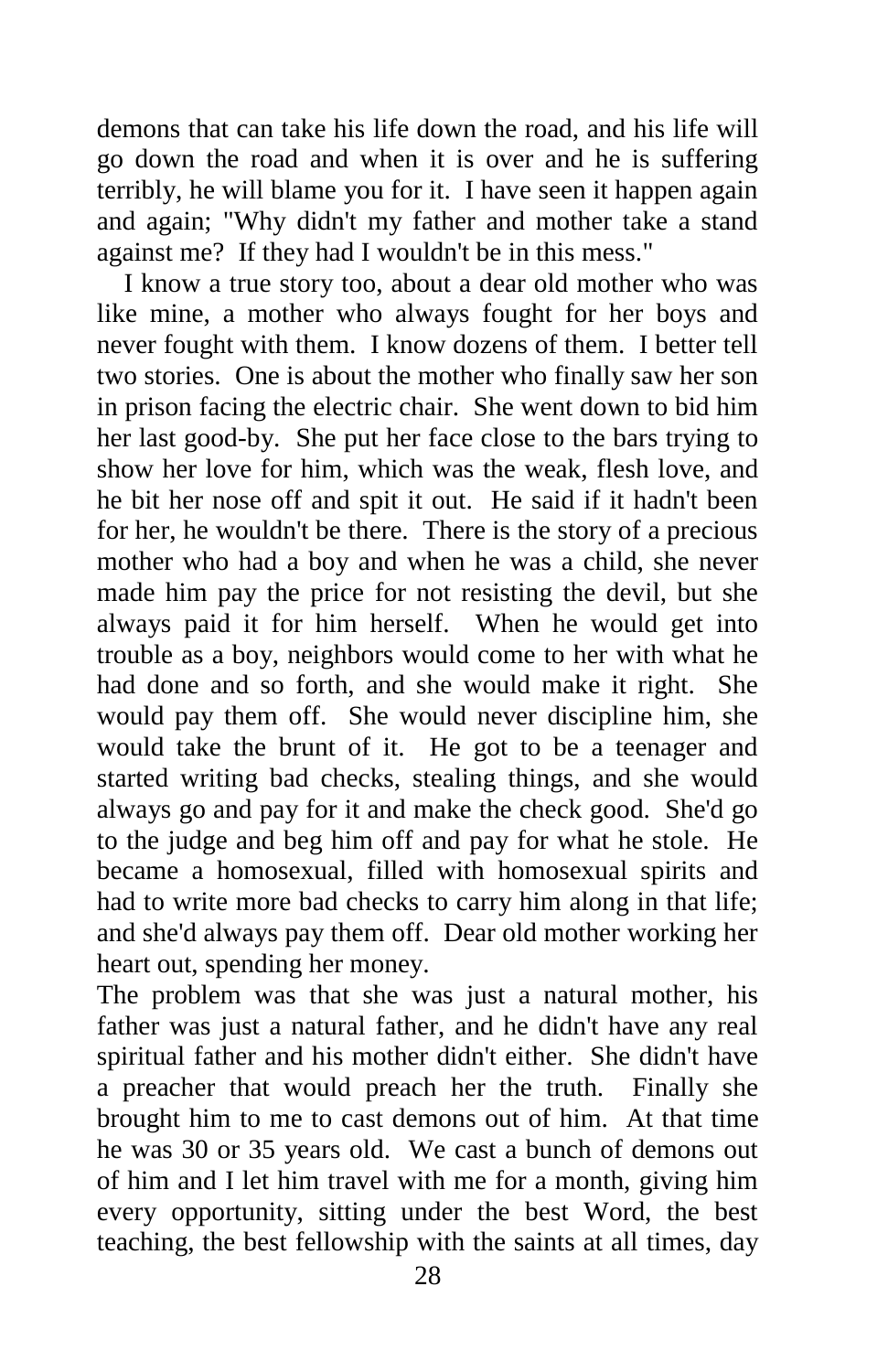and night, pouring truth in him. I pounded at him, "You need to spend your days on your knees in prayer. You're traveling with me, I'm paying all your expenses, you don't have to work. You need to spend your days down on your knees crying out to God to give you the strength to resist these things. And you need to spend your time in the Word." But he didn't. I would be down praying during the day, writing letters or reading the Word; he'd be over on the bed sleeping. He had never had to pay the price himself for not resisting the devil. Therefore he didn't think it was too serious. Somebody else would always pay it for him. After a period of time he finally stole \$ 1,000 out of my wife's purse that I had been saving to go to a ministry on the mission field in South America for months from what God had given to me. He slipped away and took a plane to New York City, went down on the homosexual row and frittered it away. A few days later he called his mother to send him a plane ticket to get home. He came back home. I came back from South America and sat down with his mother, and said, "Now here it is, his problem: I can cast these homosexual demons out of him 1000 times and they will come back. His problem is that you have paid the price for him all his life. He has never had to pay the price for not resisting the devil. You, his mother have always paid it for him. He has never learned the lesson, that if you don't resist the devil, you are going to suffer for it. You have always done the suffering for him." People, you can get overboard on this business of doing the suffering for other members of the Body of Christ. You can get overboard on your delivering the other members of the Body of Christ of all their demons. You can get overboard on this business of YOU getting a healing for all the members of the Body of Christ forever. There is a balance. Back to the mother. "The only way you are ever going to help him, for him to be delivered is for you to take your hands off; you tell him from here on out, he can't stay with you, he has to go out and get himself a job, go to work, you are not going to pay him out of trouble anymore, you are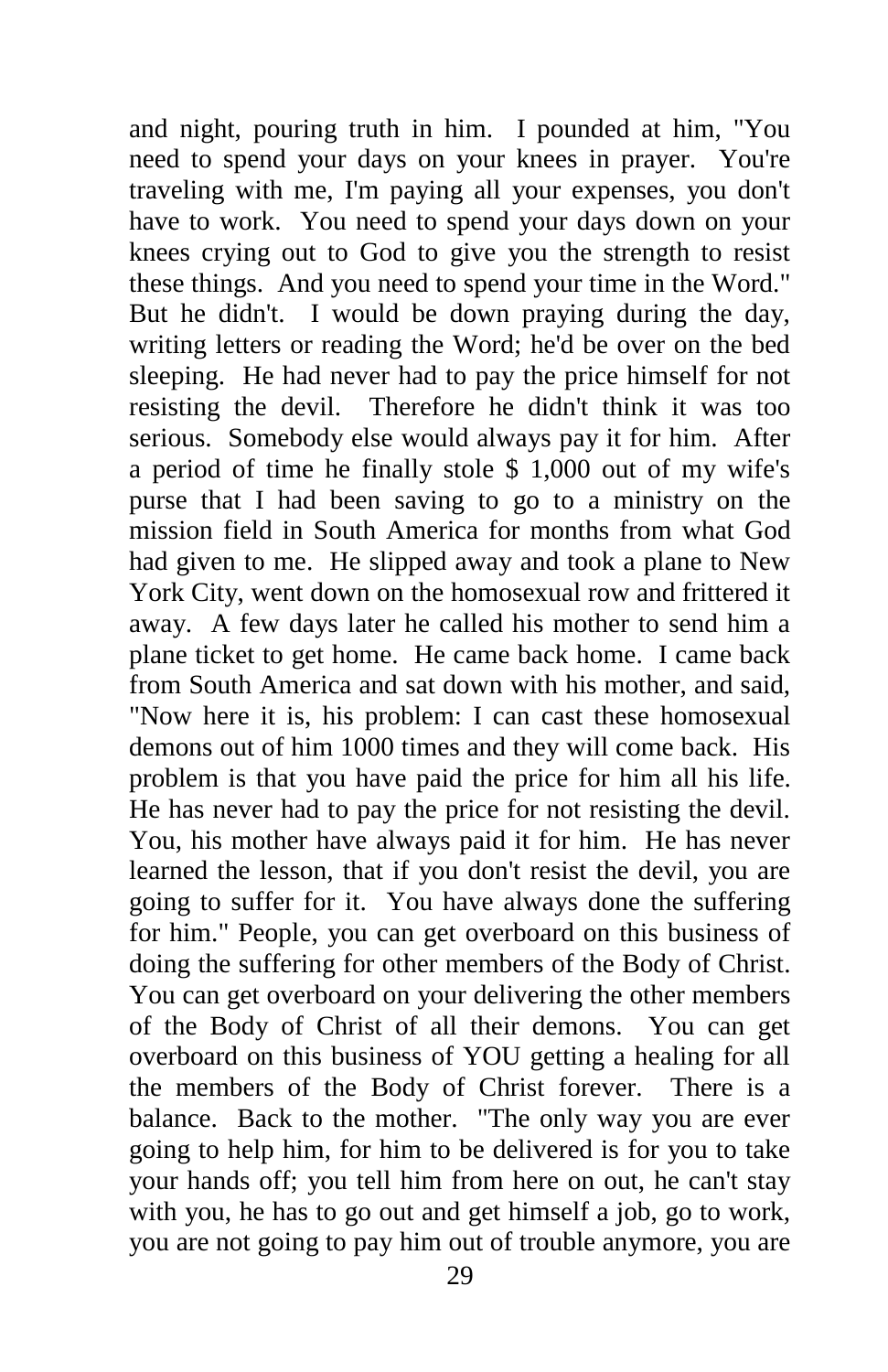not going to give him any more money. And if he gets himself in trouble again, he is going to pay the full price himself, and then stick it out. Stick with it. For until he learns and pays the price just once himself in suffering for not resisting the devil, he will never be delivered. He will never have the incentive to resist these demons." Well she said, "Amen, Brother Fife, I will do it." And she tried in her weak way. But he got to her after awhile. You know how it works. He pushed, pressed, tested that weak mother love to the breaking point. She finally started giving him money again, and about eight or nine months ago, she called me and he had just been sentenced to ten years in prison. This one she couldn't pay for him, he had to pay it. I went down to the jail the day before they sent him away to prison, and sat down and talked to him, and I said, "NOW God will deliver you. When you are up there in the prison, for once in your life, paying the price yourself, suffering yourself for not resisting the devil instead of your mother doing it all of your life. And God finally breaks the truth to you that everybody will suffer when they don't resist the devil, every time they don't resist the devil. And then when you have made up your mind that when you get out of prison (he had been saved a long time before), that you're going to walk with God, that you are going to trust God to give you the strength, that you're going to resist the devil every step of the way. You finally, absolutely have made up your mind that you're going to, then you get on your knees and pray and God will deliver you out of prison. No matter what kind of miracle that would have to be performed, when this message has gotten through to you and you mean business with God, then God will deliver you."

 And so put the fear of natural father in first. Just enough that they get the message. I don't by any means mean the drunken beast father fear that he puts in his child when he comes home and beats them half to death. Being led by the Spirit of God, begin as a baby that consistent discipline. Put the fear of his father in him until he grows up to the point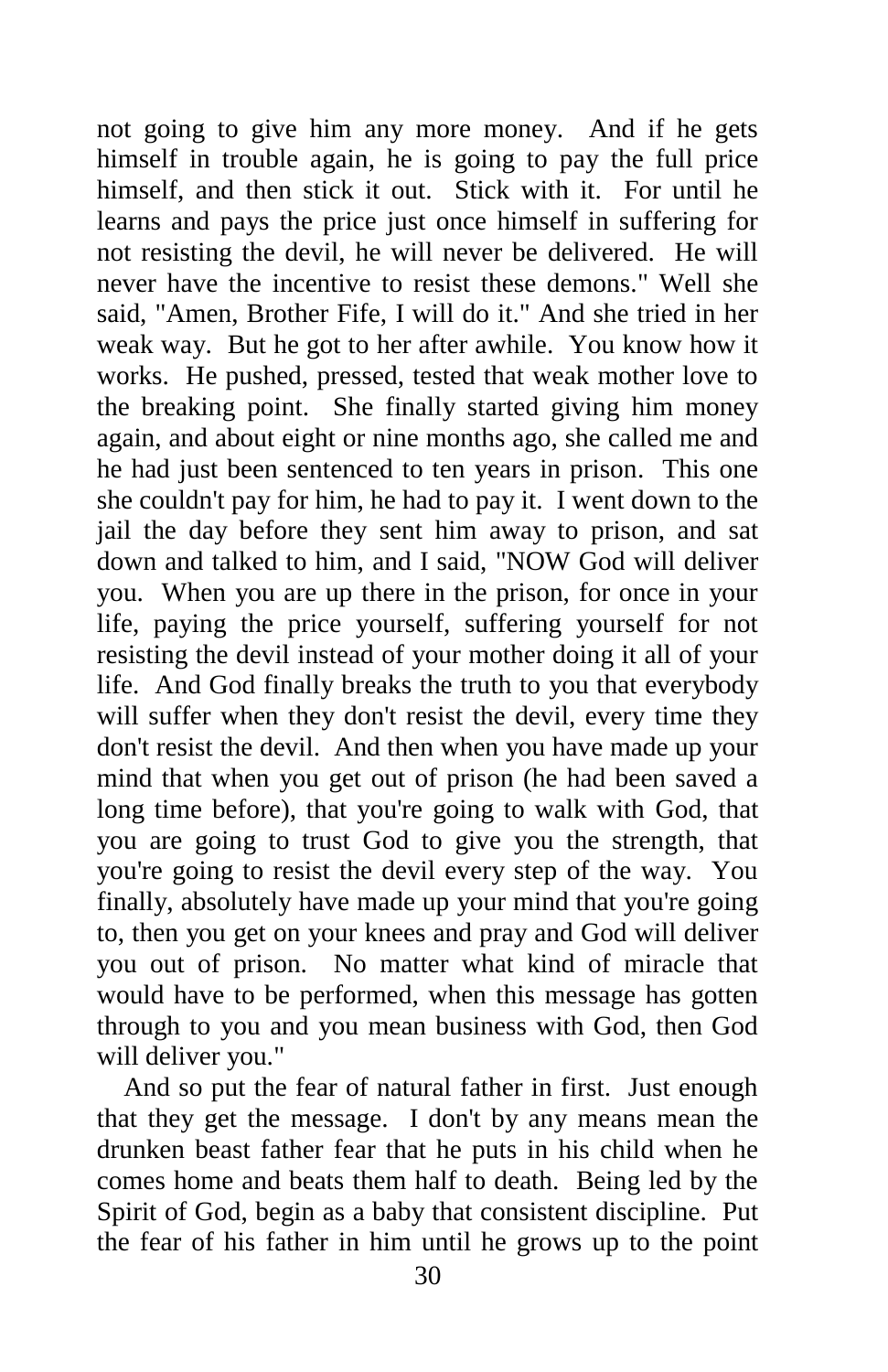that he no longer needs it. Then you can move into the grace realm, dealing with him through grace as God. There's one other factor here. Be consistent. Be consistent. Now many parents in the move of God today who have children who are teenagers already; seventeen, eighteen years old, all you can do with them now is take your hands off and hold as much authority over them as you can and leave the rest in the hands of God. Pray for them, pray for them. Father God will take over and he'll start disciplining them, but when He does it, don't let it upset you. When it gets rough for them, give them the truth every time you can to guide them in the right way. He won't let anymore than necessary come upon them. But you who are fortunate to have little ones that you can start, you can keep them under your authority. Hold them under your authority.

 And above all, don't ever fall for that garbage that you shouldn't FORCE them to come to the meeting and sit under the Word of God. You should! You better force them to be in every service. As long as they will yield to your authority in the law and you can force them. Because you can be sure the devil has got 1000 ways out there by which he is going to be trying to force them to sit under his teachings and his meetings. The juke box, the comic books, rock and roll music and all those teachers that the devil has out there pour their doctrine into him. And any idea that's presented to you that if you do the same that it will drive him away when he gets old enough and doesn't have your authority is strictly a lie from the pit too.

Nothing changes the Word of God: "Bring up a child in the way he should go and when he is old he will not depart from it." You'll plant something in him that no matter if he does go away for awhile, he'll never get away from it. That's a lie that Satan's been using to scare God's people for centuries. He takes a bunch of parents who really weren't brought up in the way they should go, and they run out and say, "I was forced to go to church when I was a child and therefore I'm not going now." Even if they fail to do it right, if they kept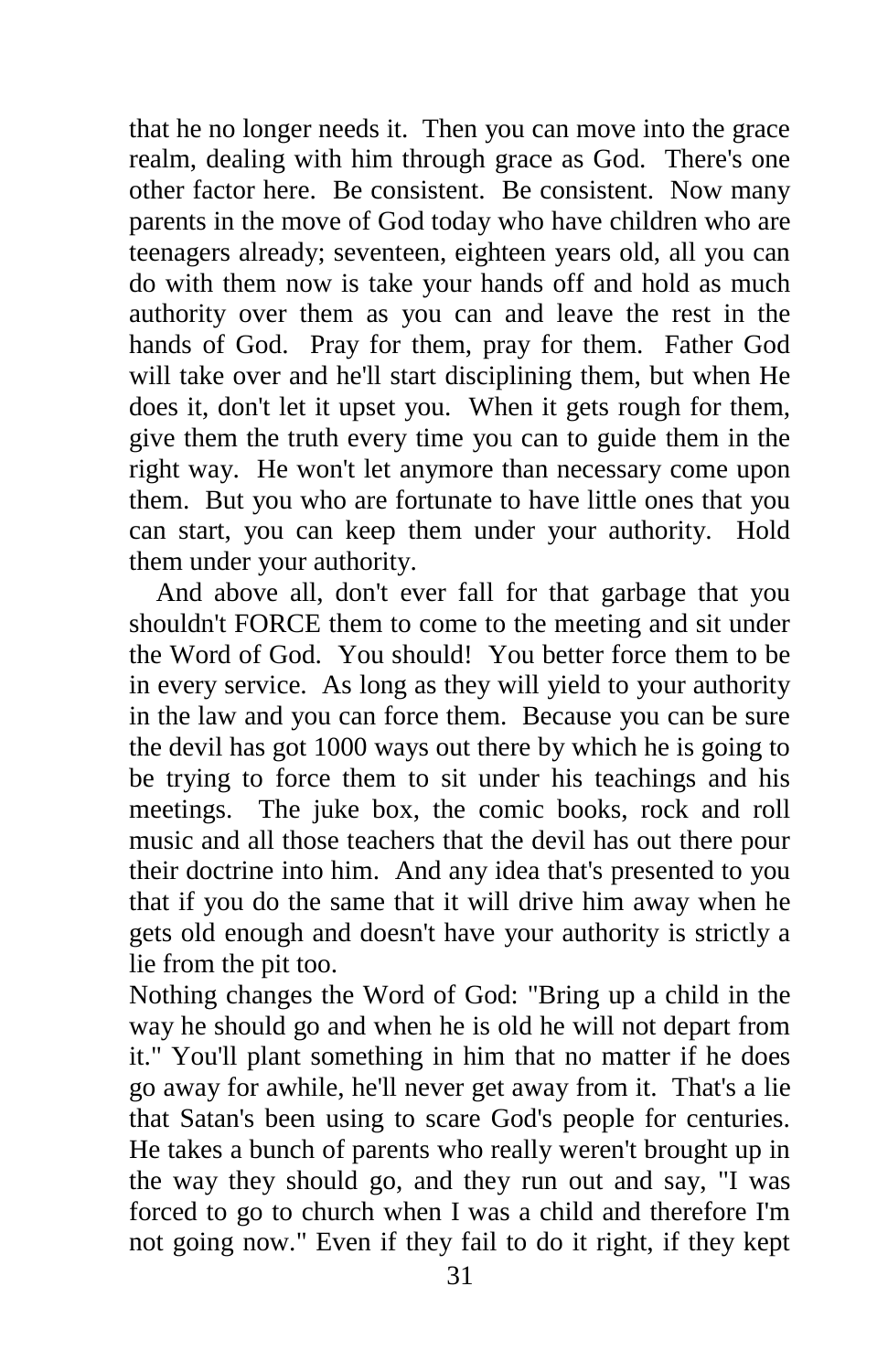them there, they planted something in them they'd never get away from. And I've always seen those come back. There is a respect for the Word of God they never get away from. One says, "Well, no use teaching my child at 3 years old to sit in the meetings for four hours, he can't understand. You should give it to him at home, if he's saved, on a level he can understand; but your making him sit in the meetings for four hours may not give him an understanding of what is being preached, but it will work in him a respect for God and a discipline in his life. It will teach him that it is not true that he can't do so. He doesn't have to yield to his little fleshy tendencies to run and yell, scream, and play every hour of his life. And it will work in him just what God wants to work in him by doing that. And if the Spirit leads you the way it did one of the elders in our body in Miami whose husband gave his life for the gospel. She had to raise her two boys alone. It will really get this message over to you. Her oldest boy had this habit of jumping up and running to the bathroom 2 or 3 times during the service. She told him, "From now on you go to the bathroom before the service." She told him two or three times and he didn't. And the Spirit of God led her to move in such a way that he got the message. One day he didn't go and right in the middle of the service he told her he had to go to the bathroom, and she just said, "I'm sorry, I told you to go before service and you didn't do it." He said, "But mama!" She said, "I'm sorry." And he really did have to go. She just went on and listened to the message. Pretty soon, he went. He was about 5 years old and he was embarrassed. But from then on he went to the bathroom before the service. Now don't you go and do that with your child unless the Spirit leads you to do it. I'm not making any rules here. Don't be like a little sister in one of our meetings. She heard me give an illustration of one time when I was casting demons out of a man, and they wouldn't come out any other way, and I was moving in the Spirit and in the Word of Knowledge, and God spoke to me a way to break him was to put my mouth down to his ear and start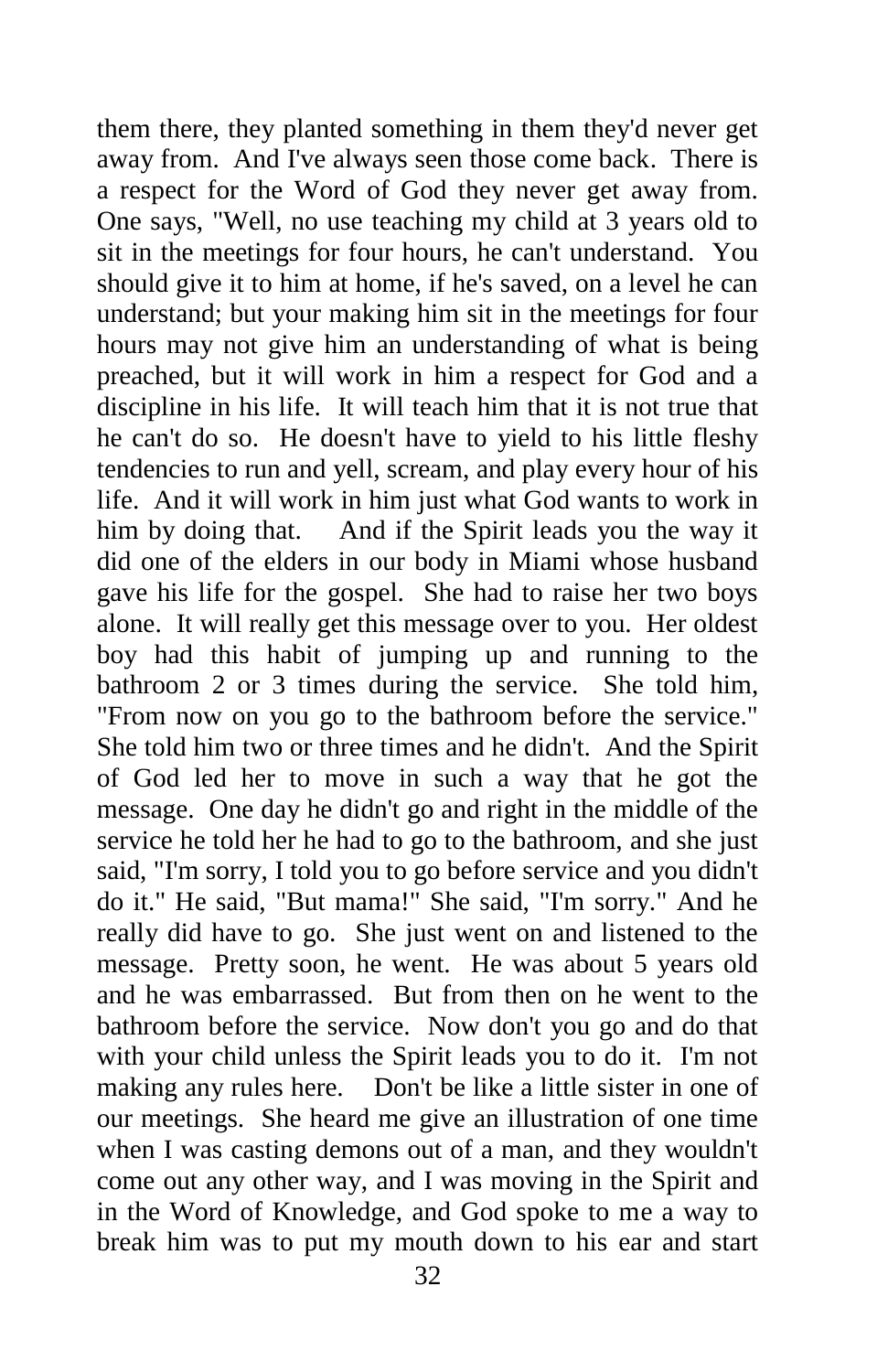screaming "The blood of Jesus, the blood of Jesus," over and over as loud as I could. So I did. I put my mouth down to his ear and screamed, "The blood of Jesus" as loud as I could, and those demons broke and he began to gag and they came out. She sat in that meeting on demonology where I gave this illustration, and a few days later she and her husband were taking a vacation down to Florida, and she was planning to come by and see me. She was one of these who was young and zealous and not quite mature in the wisdom of the Spirit. She got to singing and praising God. Her husband wasn't saved. They were driving along and she was singing and praising God. Now there were probably a few aggravating spirits there but the man was by no means possessed. Finally, she had sung and praised God so much, that he was tired of it. So he asked her to stop that. She decided that it was demons, that she had driven them crazy with her singing and praising, and the way to deal with them was to put her mouth up to his ear and scream the blood of Jesus just as loud as she could. He quickly pulled the car over on the side of the road and said, "That's all right, honey, that's all right. When we get to Miami I'll get you a psychiatrist, and we will put you on a plane." All of a sudden I get a phone call and she said, "He's going to have me committed!" It took me three days to get them straightened out, and to convince him she wasn't crazy. Be led by the Spirit in your use of the law. But put the fear of God in them. Put the fear of their father in them. Just enough.

 And here is one more point. If you'll really work at this, start consistently when your child is a baby, when he's about 3 days old, he is just about old enough to start getting the five-fold ministry on the backside of the desert. You're kidding yourself if you think he can't get the message, if you do it right. And do so as long as he needs it. Then when he grows up to the age - and I don't mean the natural age, I mean the spiritual age - and through giving him truth while you're doing it, one day you'll have him born again. And by the way, really wait until you've got him born again. Don't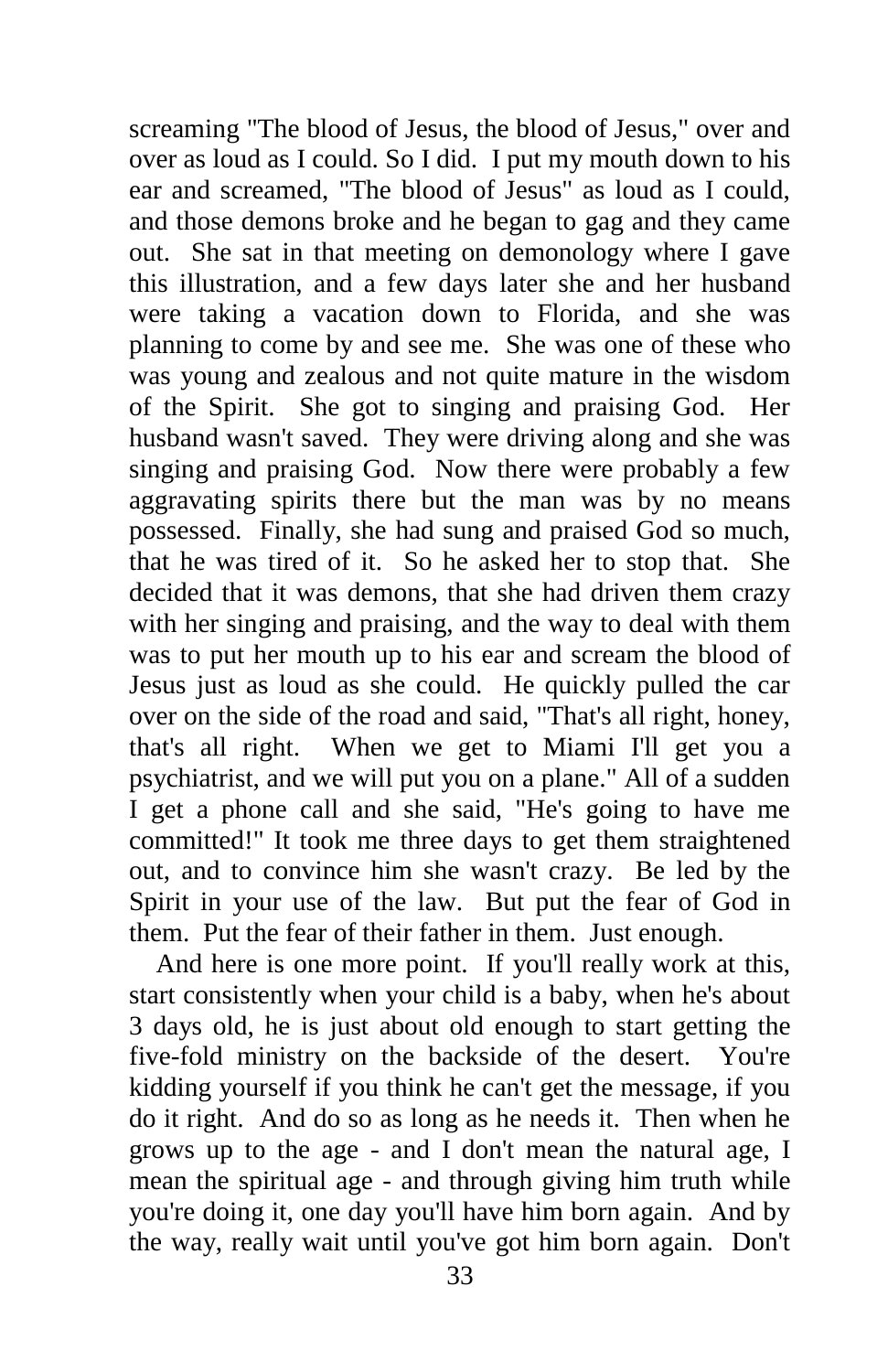grab him when he's five or six years old and say, "Now Johnny, accept Jesus, accept Jesus." Don't give him the little wordless book with the four different colors on the page and nothing written on it and go through the wordless route with him and then ask him if he believes in Jesus, and then if he says yes you praise God because your little boy is saved. More children have grown up thinking they were saved when they weren't because their parents took them that route or some preacher took them that route, or some zealous child evangelist or big soul winner took them that route.

 I used to have a woman in the church I pastored, in New Orleans. She'd get her wordless book and she'd drive out every day in the week in the neighborhood where I pastored, and she'd park her car where a bunch of children were playing, go through her wordless book route and when she was all done she'd ask them if they wanted to believe in Jesus as their Saviour. You can take a Catholic in New Orleans, there's a million of them there, and every one of them, if you ask them, would say they believed in Jesus. And so the kids would say yes and she would mark them down on her list. Then she would get up in the testimony meeting on Wednesday nights and say, "I thank the Lord, Jesus helped me to win 47 souls this week." And I felt like punching her in the nose. I'd been out sweating all week and could hardly drag one in, and she'd get up and say, "I thank the Lord, Jesus helped me to win 47 souls this week." Everybody knew what the deal was and it'd kill the service deader than a door nail. And I just had to take it; I didn't know how to deal with that kind of demon then like I do now.

 Teach them the truth and pray for them and wait for God to do a real work of the Spirit of God in their lives. There's no hurry. If he's 5, 7, 11, 12 keep him under the law, teach him truth. There is no hurry. They are not going to go down to the pits of hell before they can get saved. Here is a truth that some preachers may not have taught you but it is still truth. Until your child grows up to the point where he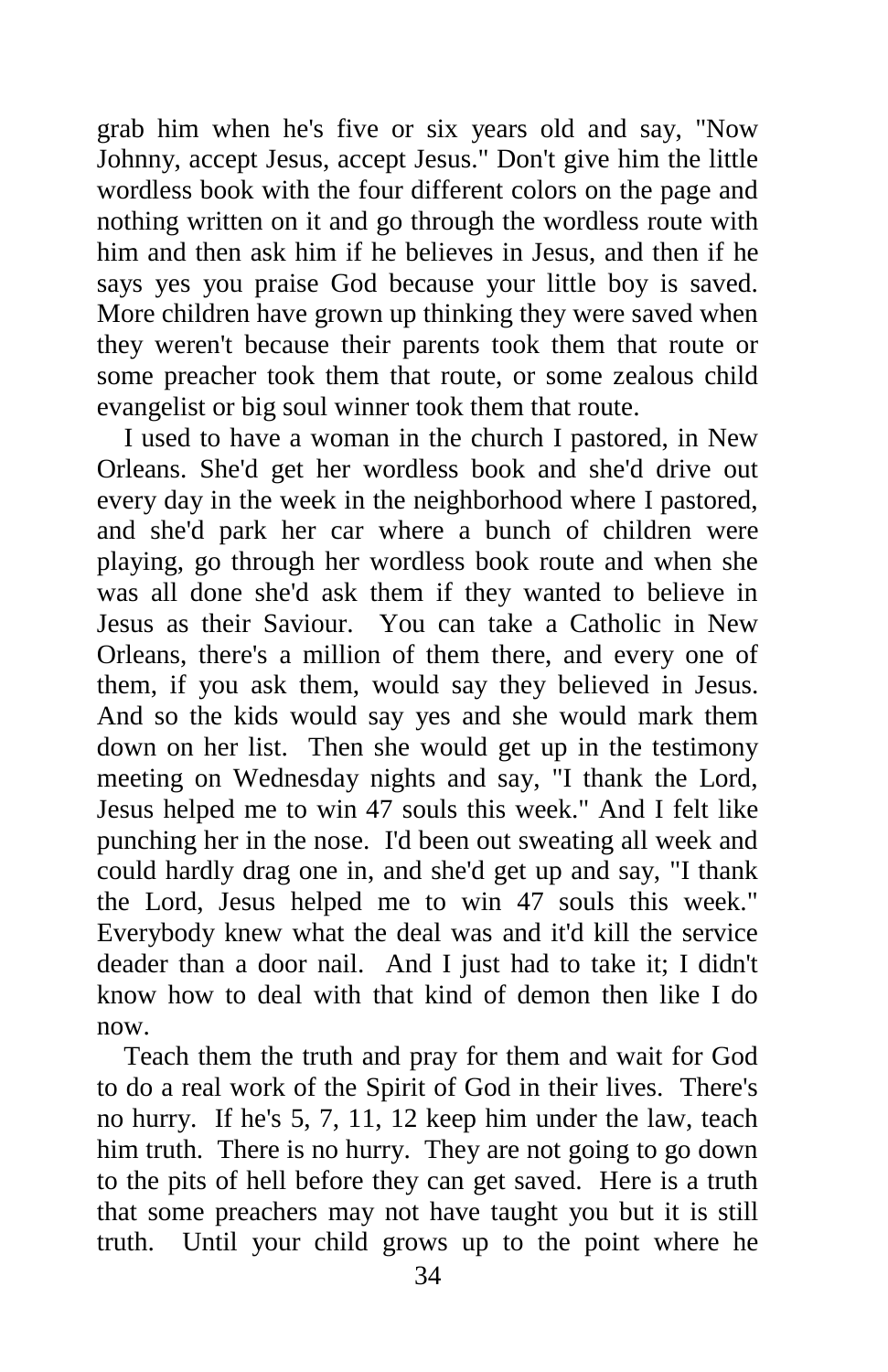himself hears and can understand the Gospel and rejects it himself, having heard it and understood it, and then rejects it; even if he did die, through you he is brought under the covenant of the Lord Jesus Christ. You won't have to worry about him going to hell. If you fail him and he grows to that point where he has heard it and understood it and he continues to reject it, and he reaches the age of responsibility, then he is no longer under the covenant through you. But until that hour he is and if you're faithful to him as he is growing up, to teach him the Word of God, and claim him in prayer before the Lord, even when he reaches that hour, you won't have to worry, God will bring him in. If you've planted those things in his life that ought to be planted, God can bring him in. God will have a wall He can start with and He'll build a house on it. Hallelujah!

 And then when they reach that age in the Spirit where, through discernment, you their parent, know they're ready; then you can begin a transition from law to grace, just like God did. And you can start lifting your hand of the law a little at a time. Just because you get them saved, don't take them out from under the law. When you got saved, God didn't take you out from under the law. He kept you under the letter of the Word, the letter of the law and that's all you understood until slowly, you grew in the Spirit to the point where you were ready for Sonship truth and could handle it. Even just now is He taking you out from the letter of the law and some of you still aren't ready to get out yet. You're not out from under the law just because you were born again under grace. You weren't ready to walk in that covenant of grace. He had to keep you under the letter of the law. That's why you didn't get the revelations that we are getting now, when you were first saved. And so your child when he comes to that point, where you can begin the transition from law to grace, start lifting the hand as the Spirit leads. Teach them no longer that this is what you have to do and if you don't you're going to get it, but now, this is what you should do because it will produce life. And then leave them free to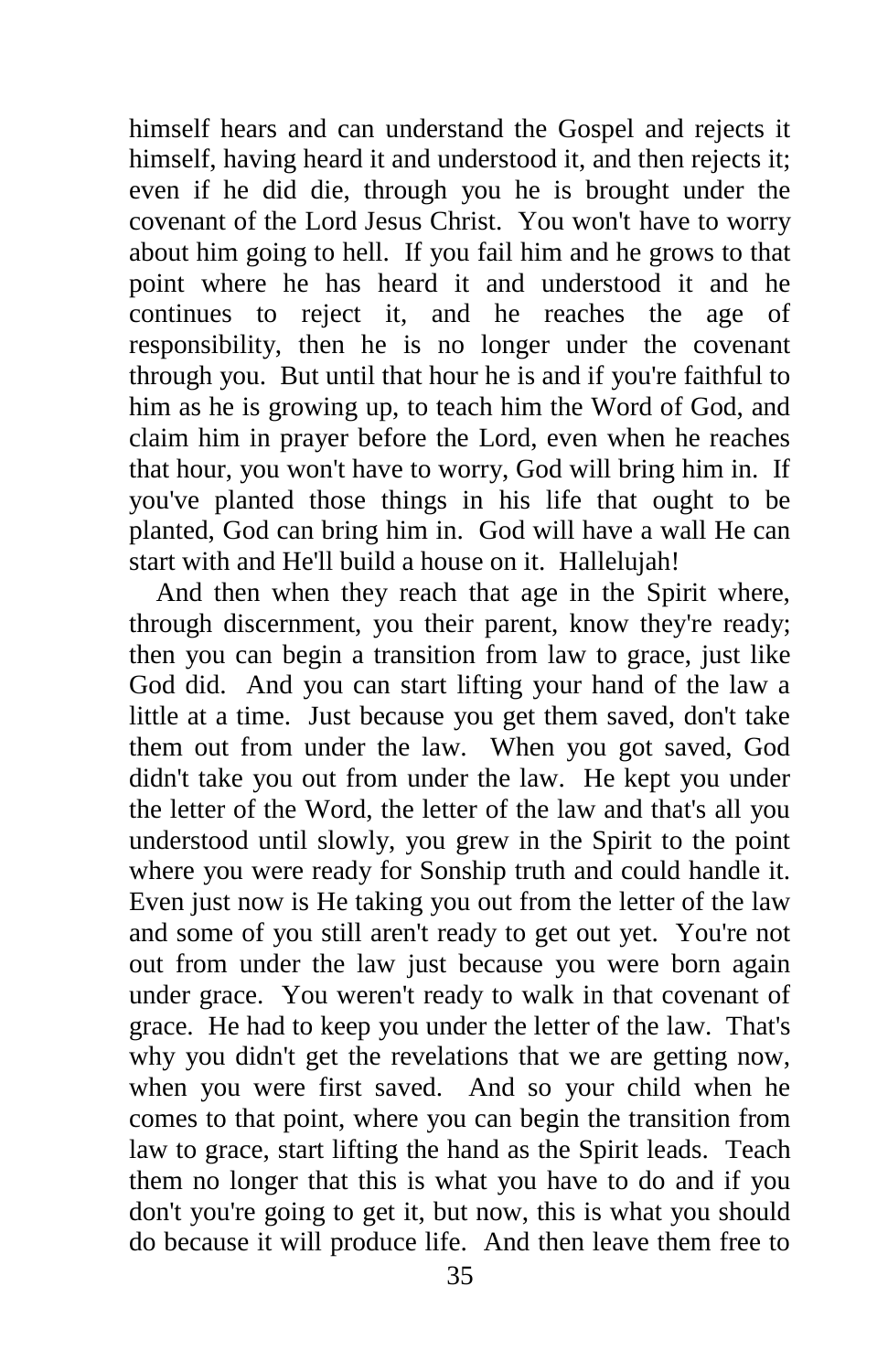make the wrong or right decision. Don't try to force them anymore. They are now where they can understand, before they couldn't and were forced under the law. But now they are free enough to make a right decision if they want to. This is what you should do because it will produce life. Put their motivation for doing it in front of them instead of behind. And then, if they make the wrong choice after you've told them the truth, let them go and suffer for it and let their Father God begin that discipline, and take over where you can't do anymore.

 But you have yet one more responsibility to them. And that is to keep the truth ever before them so that the demons can't cloud their minds so that they can't see the truth and they make the wrong decision. At a certain age, when the Spirit of God told me, that's what I began to do with my daughter. I'll just give you this one parents, if you let them start dating at 13, you'll send them out, deliver them over to the devil. This was the big one with my daughter. "Daddy, what age can I start dating?" The answer was, "When God through the Spirit of discernment shows me that you've reached that maturity of age and wisdom, not in the natural, but in the Spirit, where you can be alone with a young man and conduct yourself as a young lady should in the Spirit, then you can have your first date." "What age is that, Daddy?" "Sixteen?" They'll try to trap you, they'll try to snare you. "No, I don't know what age that is. Only God and you can have anything to do with that, according to how much you give yourself to the Lord. When God shows me through discernment that you've reached that wisdom and that age in the Spirit, then it'll be." And it was. I won't tell you what age it was, you're liable to set a law. Now I don't tell her what to do anymore. I don't make any laws for her at all anymore. She's 23 years old now. She still, however, respects her father's authority.

And that's another thing. Hold your authority over them as long as you possibly can. Don't turn them loose on their own to make their own decisions until the Spirit of God